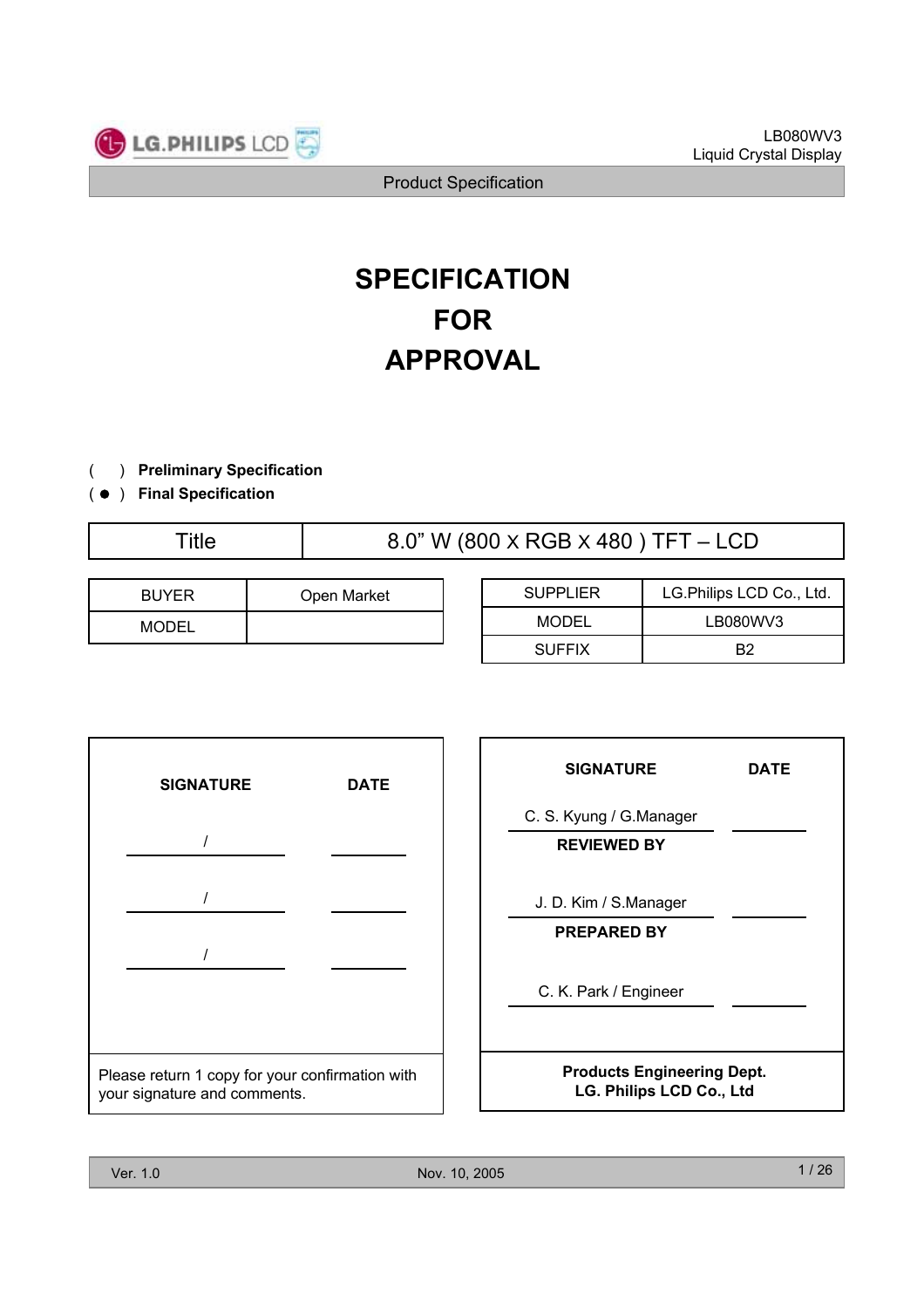

# **Contents**

| <b>No</b> | <b>ITEM</b>                   | Page |
|-----------|-------------------------------|------|
|           | <b>RECORD OF REVISIONS</b>    | 3    |
| 1         | <b>SUMMARY</b>                | 4    |
| 2         | <b>FEATURES</b>               | 4    |
| 3         | <b>GENERAL SPECIFICATION</b>  | 5    |
| 4         | ABSOLUTE MAXIMUM RATINGS      | 5    |
| 5         | ELECTRICAL SPECIFICATIONS     | 6    |
|           | ELECTRICAL CHARACTREISTICS    | 6    |
|           | INTERFACE CONNECTIONS         | 7    |
|           | SIGNAL TIMING SPECIFICATIONS  | 10   |
|           | SIGNAL TIMING WAVEFORMS       | 11   |
|           | COLOR INPUT DATA REFERNECE    | 12   |
|           | <b>POWER SEQUENCE</b>         | 13   |
| 6         | <b>OPTICAL SFECIFICATIONS</b> | 14   |
| 7         | MECHANICAL CHARACTERISTICS    | 18   |
| 8         | <b>RELIABLITY</b>             | 22   |
| 9         | INTERNATIONAL STANDARDS       | 23   |
|           | <b>SAFETY</b>                 | 23   |
|           | <b>EMC</b>                    | 23   |
| 10        | <b>PACKING</b>                | 24   |
|           | DESIGNATION OF LOT MARK       | 24   |
|           | PACKING FORM                  | 24   |
| 11        | <b>PRECAUTIONS</b>            | 25   |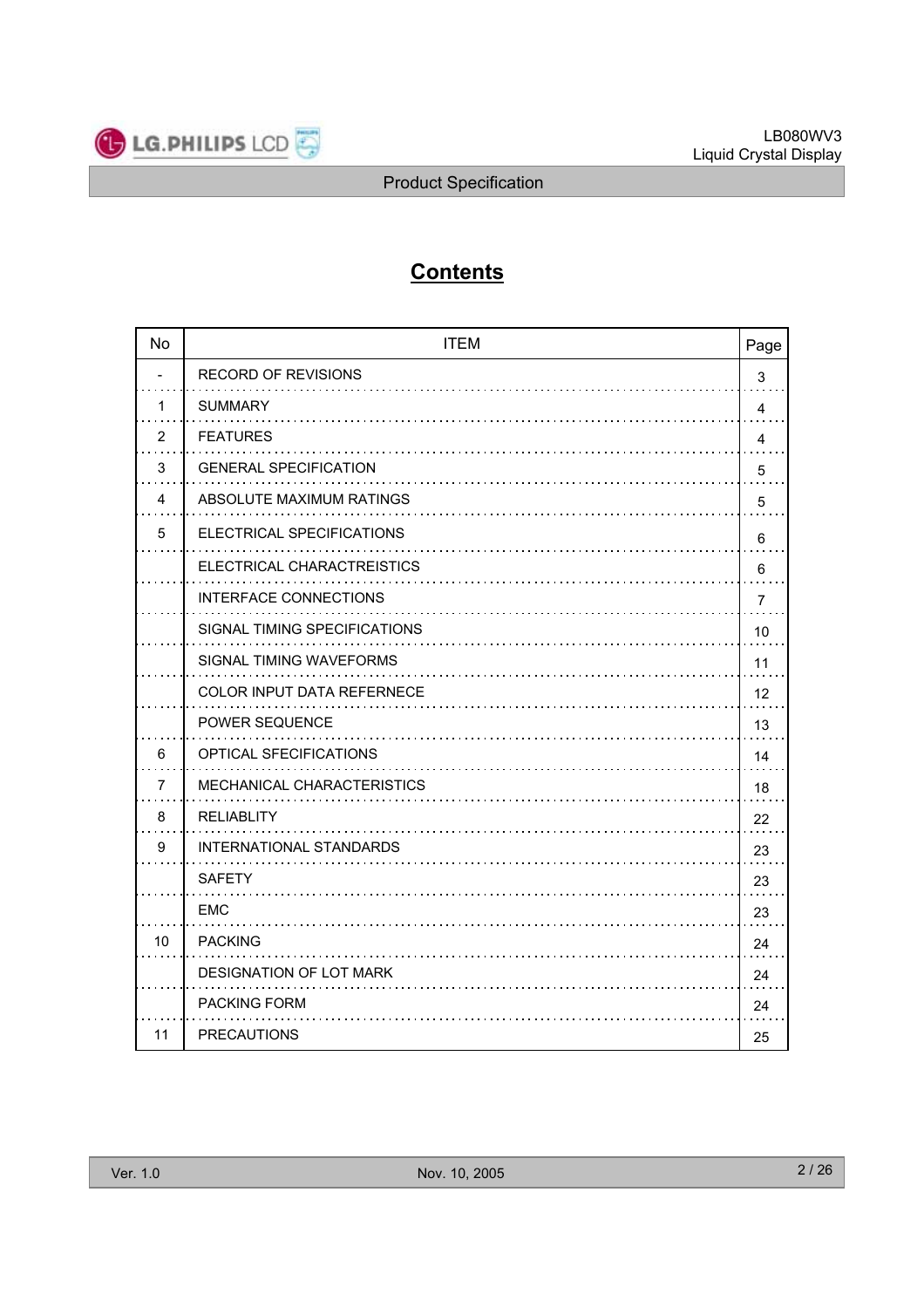

# **RECORD OF REVISIONS**

|         | Revision No Revision Date   Page | Description | Note |
|---------|----------------------------------|-------------|------|
| $1.0\,$ |                                  | Final CAS   |      |
|         |                                  |             |      |
|         |                                  |             |      |
|         |                                  |             |      |
|         |                                  |             |      |
|         |                                  |             |      |
|         |                                  |             |      |
|         |                                  |             |      |
|         |                                  |             |      |
|         |                                  |             |      |
|         |                                  |             |      |
|         |                                  |             |      |
|         |                                  |             |      |
|         |                                  |             |      |
|         |                                  |             |      |
|         |                                  |             |      |
|         |                                  |             |      |
|         |                                  |             |      |
|         |                                  |             |      |
|         |                                  |             |      |
|         |                                  |             |      |
|         |                                  |             |      |
|         |                                  |             |      |
|         |                                  |             |      |
|         |                                  |             |      |
|         |                                  |             |      |
|         |                                  |             |      |
|         |                                  |             |      |
|         |                                  |             |      |
|         |                                  |             |      |
|         |                                  |             |      |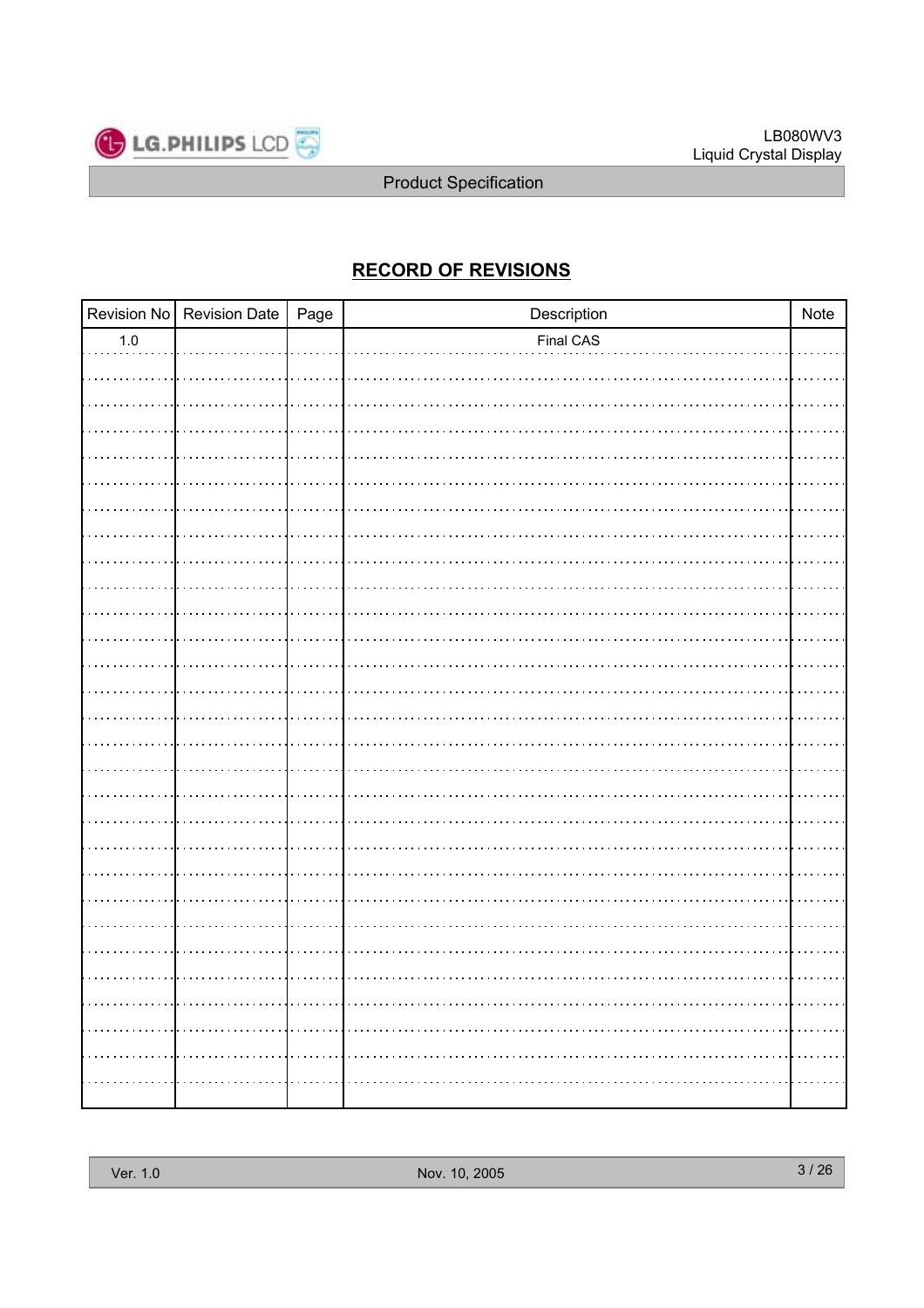

# **1. Summary**

This module utilizes amorphous silicon thin film transistors and a 16:9 aspect ratio. A 8.0" active matrix liquid crystal display allows full color to be displayed.

The applications are Portable DVD, Amusement and others AV system.

# **2. Features**

- Utilizes a panel with a 16:9 aspect ratio, which makes the module suitable for use in wide-screen systems.
- The 8.0" screen produces a high resolution image that is composed of 384,000 pixel elements in a stripe arrangement.
- Wide viewing angle technology is employed.
- [The most suitable viewing direction is in the 6 o'clock direction.]
- By adopting an active matrix drive, a picture with high contrast is realized.
- A thin, light and compact module is accomplished through the use of COG mounting technology.
- By adopting a high aperture panel, high transmittance color filter and high transmission polarizing plates, transmittance ratio is realized.
- Gray scale or the brightness of the sub-pixel color is determined with a 6-bit gray scale signal.
- DE(Data enable) only mode. (60Hz)

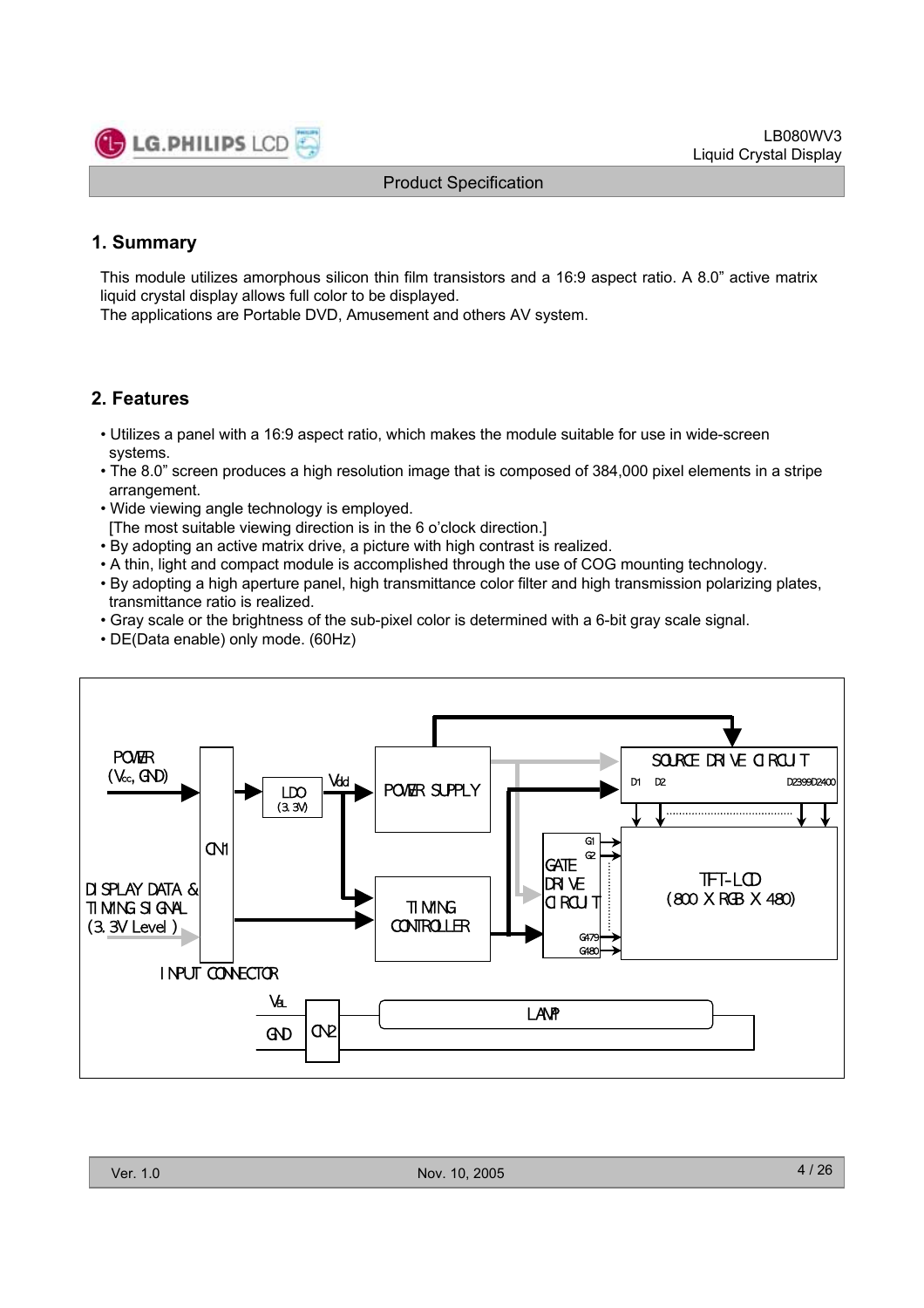

# **3. General Specification**

| Characteristic Item       | Specification                      |  |  |  |
|---------------------------|------------------------------------|--|--|--|
| Signal Interface          | Digital Interface (CMOS TTL)       |  |  |  |
| Display Mode              | Normally White, Transmitting Type  |  |  |  |
| Screen Size (Diagonal)    | 8.0" (20.27cm)                     |  |  |  |
| <b>Outline Dimension</b>  | 198mm (H) X 117mm (V) X 10.3mm (D) |  |  |  |
| <b>Active Area</b>        | 176.64mm (H) X 99.36mm (V)         |  |  |  |
| Number Of dots            | 800(H) X 3(R,G,B) X 480(V)         |  |  |  |
| Color depth               | 6 Bit, 262,144 colors              |  |  |  |
| <b>Pixel Pitch</b>        | $0.2208$ mm $(H)$ X 0.2070mm $(V)$ |  |  |  |
| <b>Color Filter Array</b> | <b>RGB</b> vertical stripes        |  |  |  |
| Power Consumption         | 4.8 Watt (Typ.)                    |  |  |  |
| Weight                    | 255 g (Typ.)                       |  |  |  |
| <b>Backlight</b>          | CCFL (L Type)                      |  |  |  |
| <b>Surface Treatment</b>  | <b>Anti-Glare Treatment</b>        |  |  |  |

# **4. Absolute Maximum Ratings**

The following are maximum values which, if exceeded, may cause faulty operation or damage to the unit.

|  |  | Table 1. ABSOLUTE MAXIMUM RATINGS |  |  |
|--|--|-----------------------------------|--|--|
|--|--|-----------------------------------|--|--|

| Parameter             | Symbol |        | Values | Units | <b>Notes</b>            |  |
|-----------------------|--------|--------|--------|-------|-------------------------|--|
|                       |        | Min.   | Max.   |       |                         |  |
| Power Input Voltage   | Vcc    | $-0.3$ |        | Vdc   | at $25 \pm 5^{\circ}$ C |  |
| Operating Temperature | Top    | $-10$  | 60     |       | $4 - 1, 2, 3$           |  |
| Storage Temperature   | Tst    | $-20$  |        |       | $4 - 1.2$               |  |

[Note 4-1] This rating applies to all parts of the module and should not be exceeded.

[Note 4-2] Maximum wet-bulb temperature is 60℃ . Condensation of dew must be avoided as electrical current leaks will occur, causing a degradation of performance specifications.

[Note 4-3] The operating temperature only guarantees operation of the circuit and doesn't guarantee all the contents of Electro-optical specification.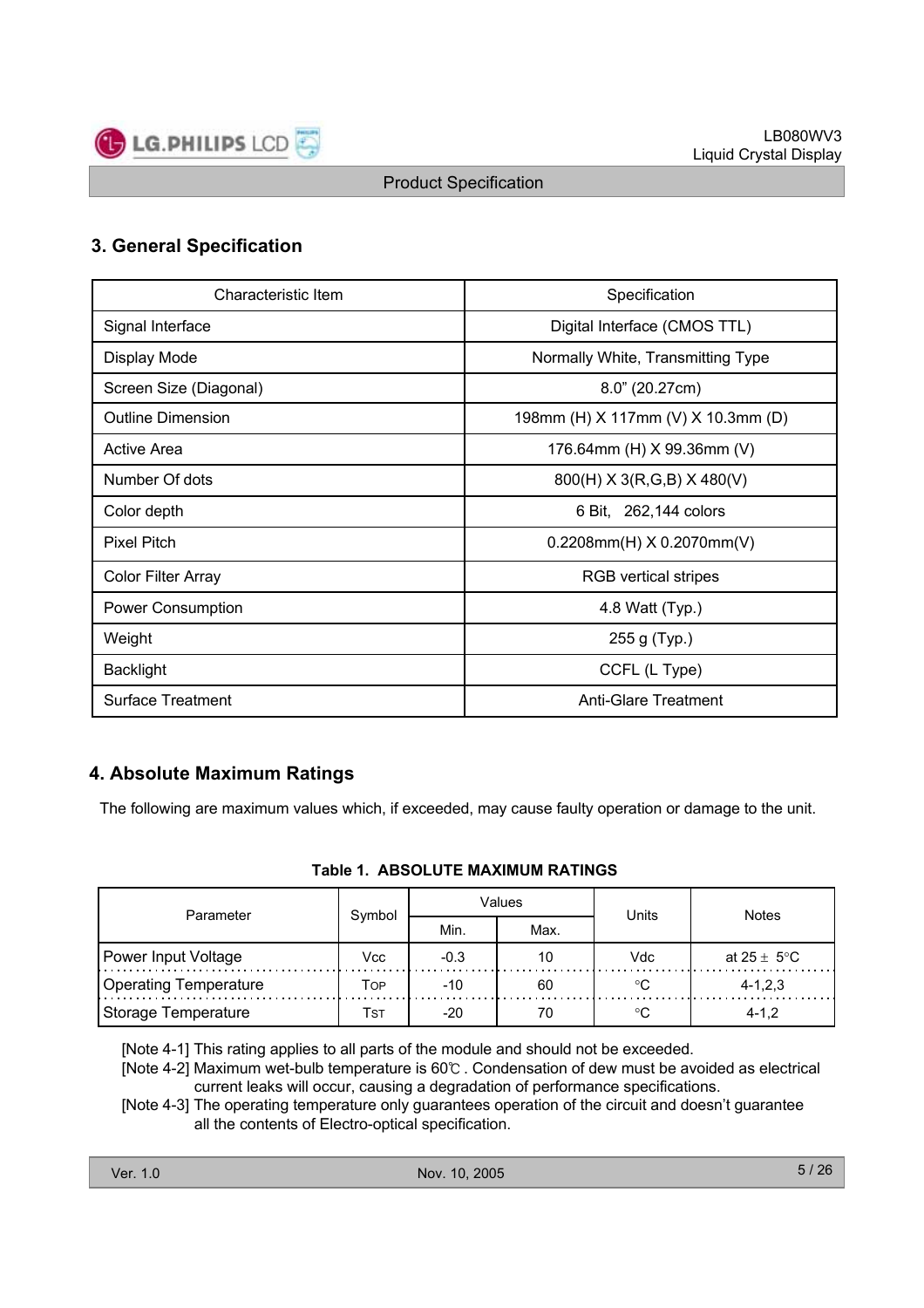

# **5. Electrical Specifications**

# **5-1. Electrical Characteristics**

The LB080WV3-B2 requires two power inputs. One is employed to power the LCD electronics and to drive the TFT array and liquid crystal. The second input which powers the CCFL, is typically generated by an inverter. The inverter is an external unit to the LCD.

| Parameter                    | Symbol       | Values |      |      | Unit              | <b>Notes</b>              |
|------------------------------|--------------|--------|------|------|-------------------|---------------------------|
|                              |              | Min.   | Typ. | Max. |                   |                           |
| MODULE:                      |              |        |      |      |                   |                           |
| Power Supply Input Voltage   | <b>Vcc</b>   | 4.8    | 5.0  | 5.2  | Vdc               |                           |
| Power Supply Input Current   | $I_{\rm CC}$ |        | 230  | 315  | mA                | $*1$                      |
| Power Consumption            | Pc.          |        | 0.80 | 1.10 | Watt              | $*1$                      |
| LAMP:                        |              |        |      |      |                   |                           |
| <b>Operating Voltage</b>     | $V_{BL}$     | 600    | 630  | 740  | $V_{RMS}$         | $\pm$ 10[%]               |
| <b>Operating Current</b>     | $I_{BL}$     | 3.0    | 6.0  | 7.0  | mA <sub>RMS</sub> |                           |
|                              |              | 35     |      | 60   | <b>kHz</b>        | *2                        |
| <b>Operating Frequency</b>   | $f_{BL}$     | 35     |      | 80   | kHz               | $*3$                      |
|                              | Vs           |        |      | 1200 | $V_{RMS}$         | $T_a = 25^\circ \text{C}$ |
| Kick-Off Voltage (*4)        |              |        |      | 1440 | $V_{RMS}$         | $T_s = -30^\circ C$       |
| Discharge Stabilization Time | Ts           |        |      | 3    | Min               | $*5$                      |
| <b>Power Consumption</b>     | $P_{BL}$     |        | 3.78 | 4.20 | Watt              | at<br>$I_{BL}$ =TYP       |
| Life Time                    |              | 20,000 |      |      | <b>Hrs</b>        | $*6$                      |

### **Table 2. ELECTRICAL CHARACTERISTICS**

### Note)

**The design of the inverter must have specifications for the lamp in LCD Assembly.** The performance of the Lamp in LCM, for example life time or brightness, is extremely influenced by the characteristics of the DC-AC inverter. So all the parameters of an inverter should be carefully designed so as not to produce too much leakage current from high-voltage output of the inverter. When you design or order the inverter, please make sure unwanted lighting caused by the mismatch of the lamp and the inverter(no lighting, flicker, etc) never occurs. When you confirm it, the LCD Assembly should be operated in the same condition as installed in your instrument.

- \* 1. Vcc=5.0V, 25 $\degree$ C, f<sub>V</sub> (frame frequency) = 60Hz condition, whereas mosaic pattern(Typ.), full black pattern(Max.) is displayed. [LDO output voltage(Vdd=3.3V) is applied.]
- \* 2. This frequency range means the range to keep within ±10% change of electrical and optical characteristics.
- \* 3. This frequency range means not affecting to lamp life and reliability characteristics. (The lamp frequency should be selected as different as possible from display horizontal synchronous signal (Including harmonic frequency of this scanning frequency) to avoid "Beat" interference which may be observed on the screen as horizontal stripes like moving wave.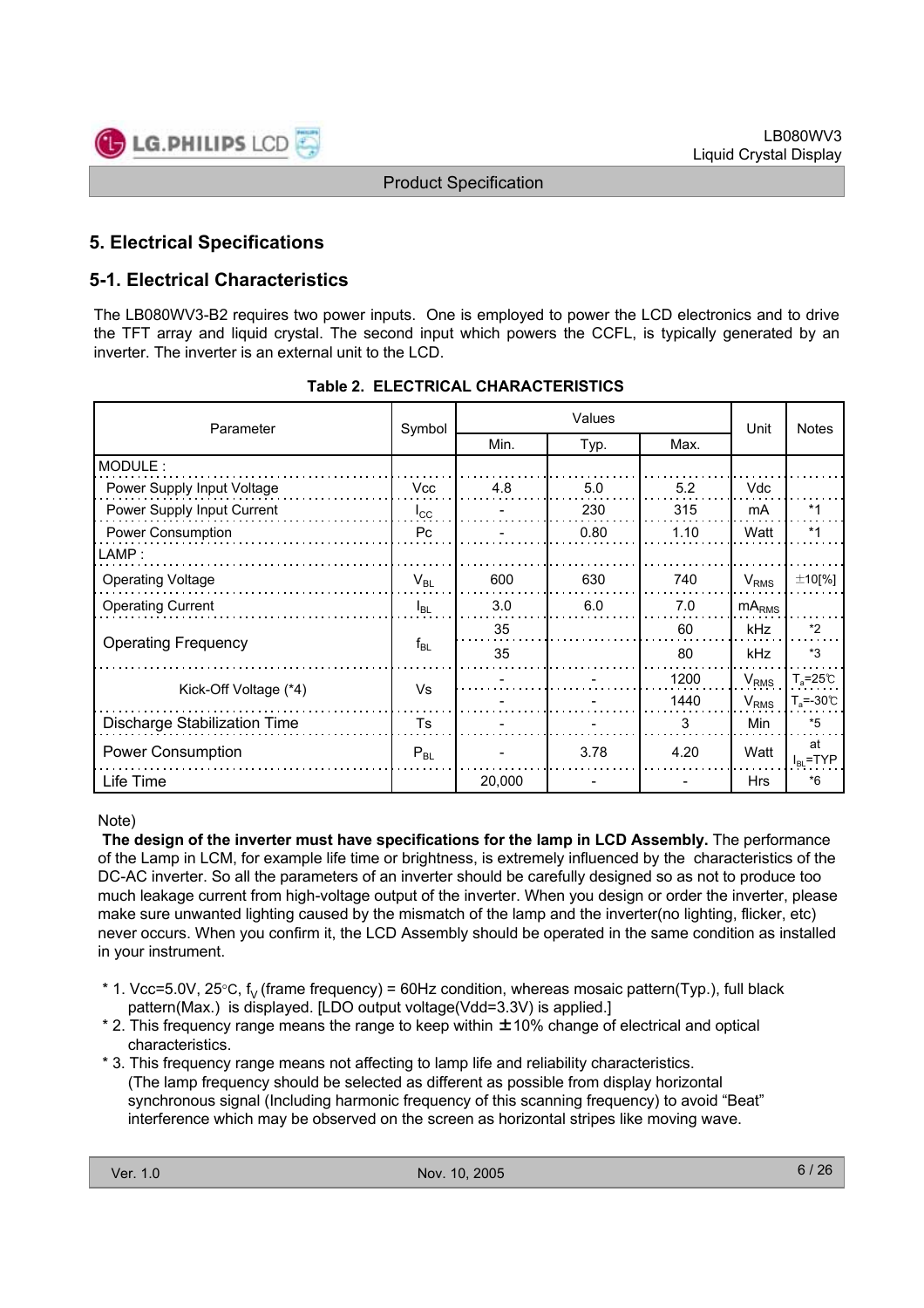

This phenomenon is caused by interference between lamp (CCFL) lighting frequency and LCD horizontal synchronous signal.)

- . \* 4. The "MAX" of "Kick-Off Voltage" means the minimum voltage for inverter to turn on the CCFL normally in the LCD module. However this isn't the values that we can assure stability of starting lamp on condition that the module is installed in your set. It should be careful that "Kick-Off Voltage" is changed by an increase of stray capacitance in your set, inverter method, value of ballast capacitor in your inverter and so on. Especially, the value of "Kick-Off Voltage" is higher in low temperature condition than in normal temperature condition, because impedance of CCFL is increased. The voltage above  $V_s$  should be applied to the lamps for more than 1 second for start-up. Otherwise, the lamps may not be turned on. The used lamp current is the lamp typical current.
- \* 5. The time needed to achieve not less than 95%brightness of the center part of lamp. The brightness of the lamp after being lighted for 5 minutes is defined as 100%.
- \* 6. "Life time" is defined as the time that the lamp brightness decreases to 50% from original brightness at  $I_{BI}$ =TYP; continuous lighting, T<sub>a</sub>=25℃ .

Requirements for a system inverter design, which is intended to have a better display performance, a better power efficiency and a more reliable lamp, are as follows. It shall help increase the lamp lifetime and reduce leakage current. Inverter should be designed to be subject to the conditions below

- A. The asymmetry rate of the inverter waveform should be less than 10%.
- B. The distortion rate of the waveform should be within  $\sqrt{2} \pm 10\%$ .
	- \* Inverter output waveform had better be more similar to ideal sine wave.





- C. There should not be any spikes in the waveform.
- D. Lamp current should not exceed the "MAX" value under the "Operating Temperature" (it is prohibited to exceed the "MAX." value even if it is operated in the guaranteed temperature). When lamp current exceed the maximum value for a long time, it may cause a smoking and Ignition.

Therefore, it is recommended that the inverter have the current limited circuit that is used as a protection circuit and/or the lamp current-controlled inverter.

 Do not attaches a conducting tape to lamp connecting wire. If the lamp wire attach to a conducting tape, TFT-LCD Module has a low luminance and the inverter has abnormal action. Because leakage current is occurred between lamp wire and conducting tape.

# **5-2. Interface Connections**

This LCD employs Two interface connections, a 40 pin connector is used for the module electronics interface and the other connectors is used for the integral backlight system.

The electronics interface connector is a model **FH12K-40S-0.5SH** manufactured by HIROSE.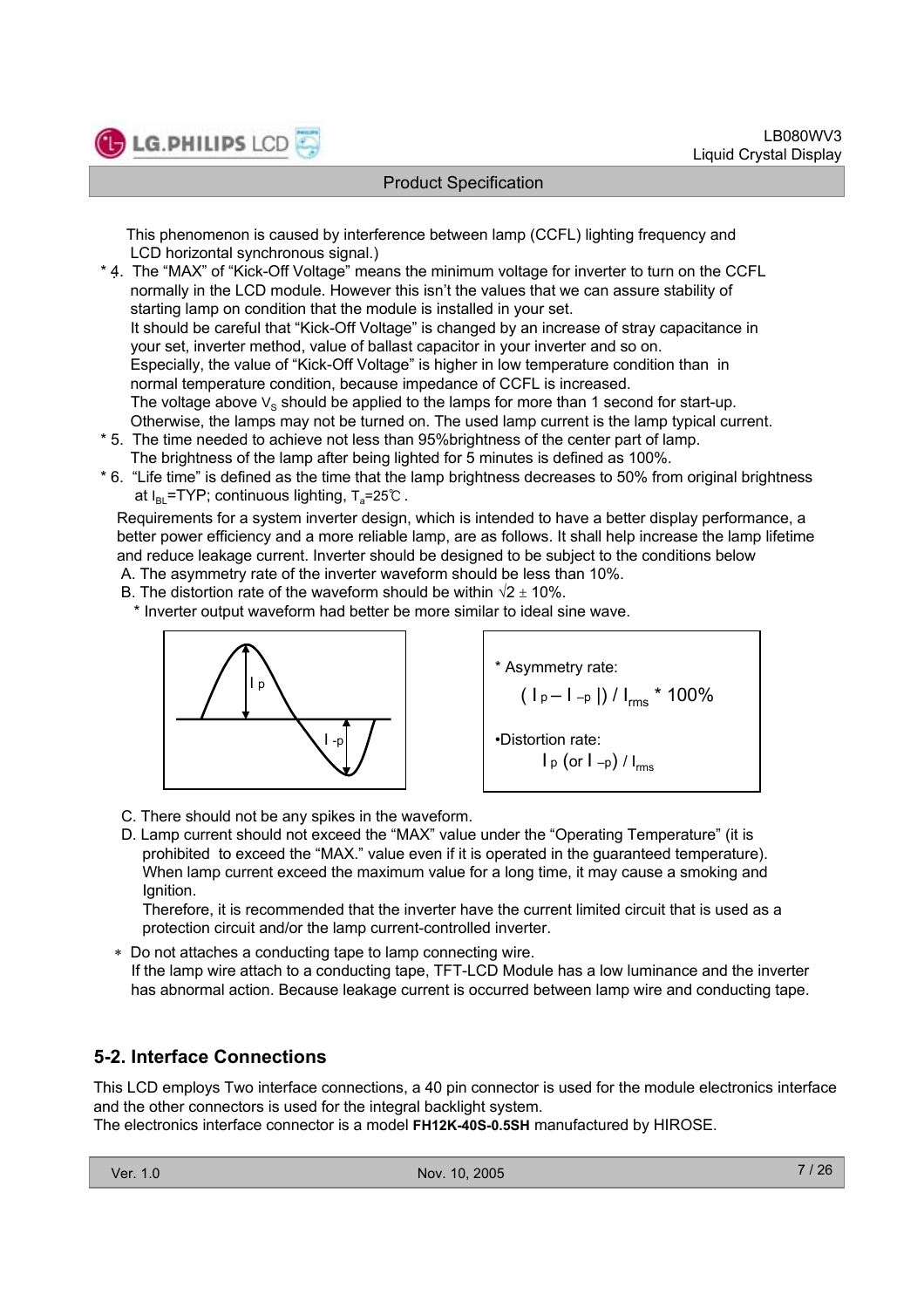

### **Table 3. MODULE CONNECTOR PIN CONFIGURATION (CN1)**

| Pin                     | Symbol         | Description                | <b>Notes</b>                                                         |
|-------------------------|----------------|----------------------------|----------------------------------------------------------------------|
| 1                       | <b>VSS</b>     | Ground                     | Connect to VSS, see Note 1                                           |
| $\sqrt{2}$              | <b>VSS</b>     | Ground                     | Connect to VSS, see Note 1                                           |
| 3                       | B <sub>5</sub> | Blue data                  | Blue data most significant bit(MSB)                                  |
| $\overline{\mathbf{4}}$ | <b>B4</b>      | Blue data                  |                                                                      |
| 5                       | B <sub>3</sub> | Blue data                  |                                                                      |
| $\,6$                   | <b>VSS</b>     | Ground                     | Connect to VSS, see Note 1                                           |
| 7                       | <b>B2</b>      | Blue data                  |                                                                      |
| 8                       | <b>B1</b>      | Blue data                  |                                                                      |
| $\boldsymbol{9}$        | B <sub>0</sub> | Blue data                  | Blue data least significant bit(LSB)                                 |
| 10                      | <b>VSS</b>     | Ground                     | Connect to VSS, see Note 1                                           |
| 11                      | G <sub>5</sub> | Green data                 | Green data most significant bit(MSB)                                 |
| 12                      | G4             | Green data                 |                                                                      |
| 13                      | G <sub>3</sub> | Green data                 |                                                                      |
| 14                      | <b>VSS</b>     | Ground                     | Connect to VSS, see Note 1                                           |
| 15                      | G <sub>2</sub> | Green data                 |                                                                      |
| 16                      | G <sub>1</sub> | Green data                 |                                                                      |
| 17                      | G <sub>0</sub> | Green data                 | Green data least significant bit(LSB)                                |
| 18                      | <b>VSS</b>     | Ground                     | Connect to VSS, see Note 1                                           |
| 19                      | R <sub>5</sub> | Red data                   | Red data most significant bit(MSB)                                   |
| 20                      | R <sub>4</sub> | Red data                   |                                                                      |
| 21                      | R <sub>3</sub> | Red data                   |                                                                      |
| 22                      | <b>VSS</b>     | Ground                     | Connect to VSS, see Note 1                                           |
| 23                      | R2             | Red data                   |                                                                      |
| 24                      | R <sub>1</sub> | Red data                   |                                                                      |
| 25                      | R <sub>0</sub> | Red data                   | Red data least significant bit(LSB)                                  |
| 26                      | <b>VSS</b>     | Ground                     | Connect to VSS, see Note 1                                           |
| 27                      | <b>DE</b>      | Data Enable                | Data Enable Timing Signal                                            |
| 28                      | <b>VSS</b>     | Ground                     | Connect to VSS, see Note 1                                           |
| 29                      | LR             | Left/Right Scanning Change | L→R(input 3.3V),R→L(input 0V), see P.17                              |
| 30                      | U D            | Up/Down Scanning Change    | $U\rightarrow D$ (input 3.3V), $D\rightarrow U$ (input 0V), see P.17 |
| 31                      | <b>VSS</b>     | Ground                     | Connect to VSS, see Note 1                                           |
| 32                      | <b>DCLK</b>    | Data Clock                 |                                                                      |
| 33                      | <b>RBF</b>     | No Connection              |                                                                      |
| 34                      | <b>VSS</b>     | Ground                     | Connect to VSS, see Note 1                                           |
| 35                      | <b>VCC</b>     | Power input                | +5.0Vdc power supply input, see Note 2                               |
| 36                      | <b>VCC</b>     | Power input                | +5.0Vdc power supply input, see Note 2                               |
| 37                      | <b>VCC</b>     | Power input                | +5.0Vdc power supply input, see Note 2                               |
| 38                      | <b>VCC</b>     | Power input                | +5.0Vdc power supply input, see Note 2                               |
| 39                      | <b>VSS</b>     | Ground                     | Connect to VSS, see Note 1                                           |
| 40                      | <b>VSS</b>     | Ground                     | Connect to VSS, see Note 1                                           |

Note : 1. All VSS(Ground) pins should be connected together and the LCD's metal frame. 2. All VCC(Power input) pins should be connected together.

The electronics interface connector is a model **FH12K-40S-0.5SH** manufactured by HIROSE.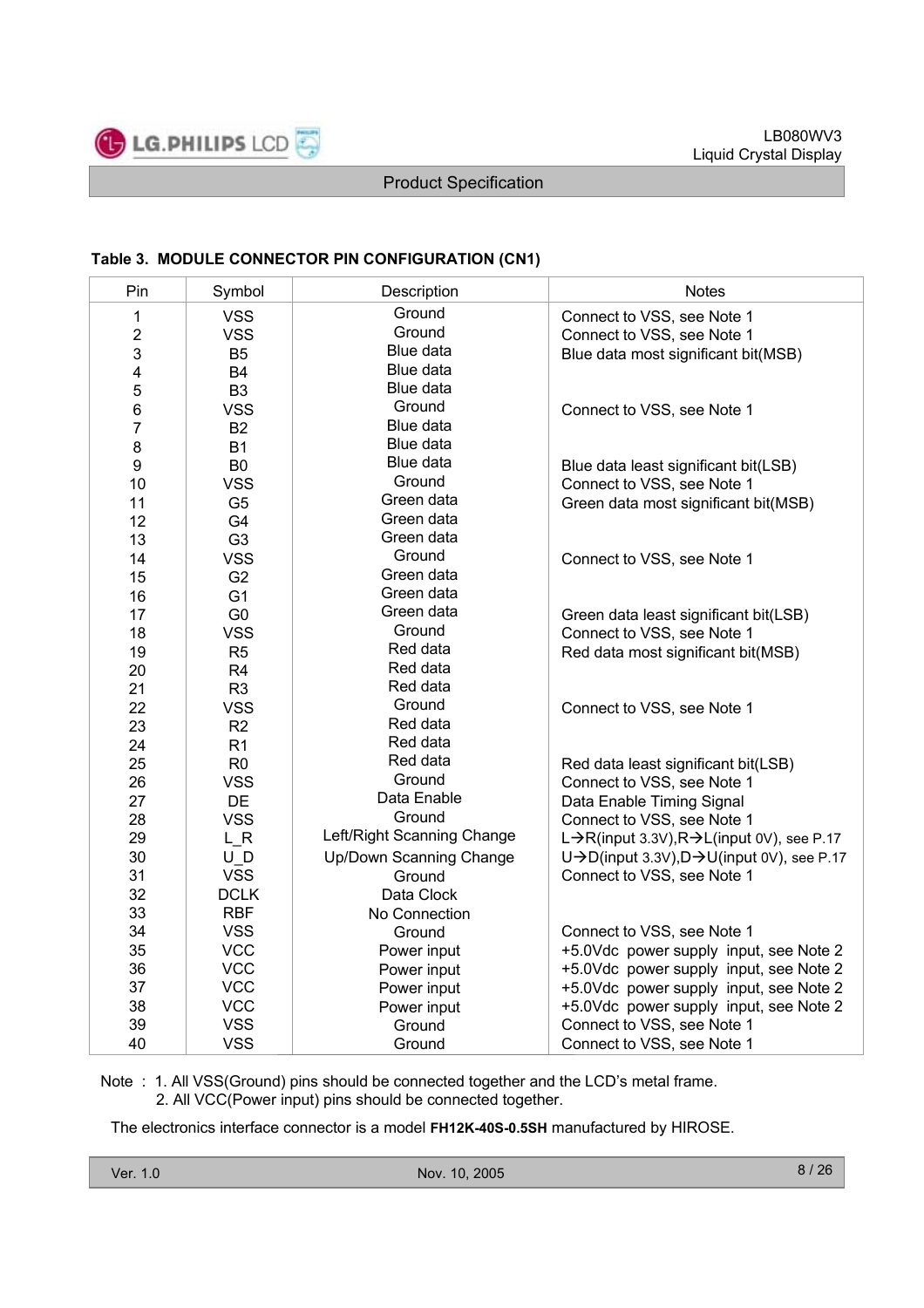

#### **Table 4. BACKLIGHT CONNECTOR PIN CONFIGURATION**

| Pin No. | Svmbol | <b>Function</b>                           | <b>Notes</b> |
|---------|--------|-------------------------------------------|--------------|
|         | HV     | Power Supply For Lamp [High Voltage Side] |              |
|         | ∟V     | Power Supply For Lamp [Low Voltage Side]  |              |

The backlight interface connector is a model **BHSR-02VS-1** manufactured by JST or a compatible model manufactured by AMP. The matching connector part number is **SM02B-BHSS-1-TB** manufactured by JST or equivalent.

- 1. The wire color of high voltage side is pink.
- 2. The wire color of low voltage side is white. Connect the low voltage side of the DC/AC inverter used to drive the fluorescent tube to GND of the inverter circuit.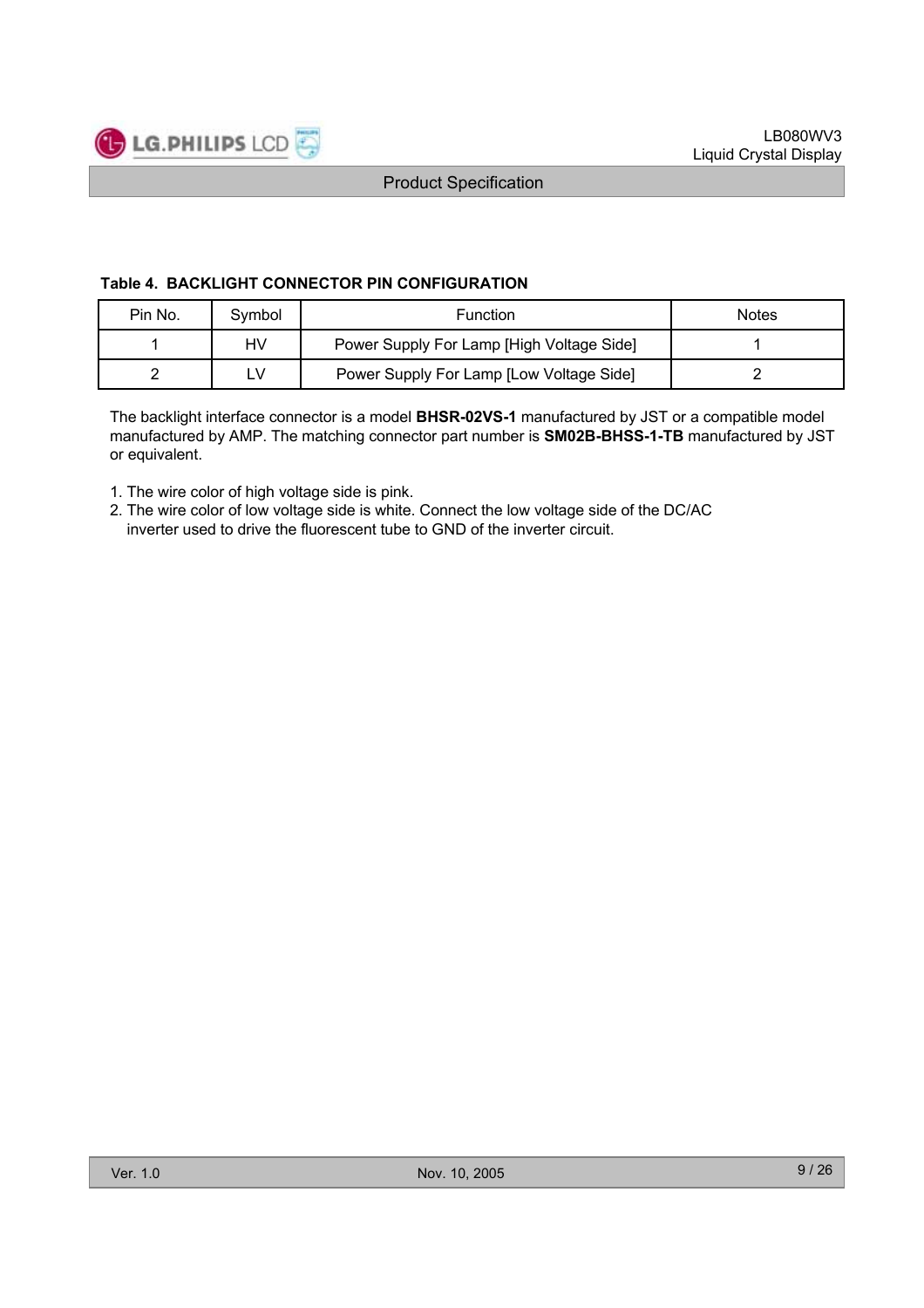

# **5-3. Signal Timing Specifications**

|             | Item                              | Symbol                          | Min.                         | Typ.                         | Max.           | Unit            | <b>Notes</b> |
|-------------|-----------------------------------|---------------------------------|------------------------------|------------------------------|----------------|-----------------|--------------|
|             | Frequency                         | $\mathsf{f}_{\mathsf{CLK}}$     | 32                           | 32                           | 32             | <b>MHz</b>      |              |
| <b>DCLK</b> | Width_Low                         | $t_{\text{WCL}}$                | $\overline{\mathbf{4}}$      | $\blacksquare$               | $\blacksquare$ |                 |              |
|             | Width_High                        | $t_{\scriptscriptstyle\rm WCH}$ | $\overline{\mathbf{4}}$      | $\qquad \qquad \blacksquare$ | $\blacksquare$ | ns              |              |
|             | Period                            | $t_{HP}$                        | 1024                         | 1056                         | 1088           |                 |              |
| Hsync       | Width_Active                      | $t_{WH}$                        | 8                            | 64                           | 96             | $t_{CLK}$       |              |
|             | Rise/Fall Time                    | $t_{\rm HF}$ , $t_{\rm HF}$     | $\qquad \qquad \blacksquare$ | $\qquad \qquad \blacksquare$ | 30             | ns              |              |
|             | Period                            | $t_{VP}$                        | 487                          | 525                          | 550            |                 |              |
| Vsync       | Width_Active                      | twv                             | $\mathbf{1}$                 | 3                            | 5              | $t_{\text{Hp}}$ |              |
|             | Rise/Fall Time                    | $t_{\vee r}$ , $t_{\vee f}$     | $\blacksquare$               | $\overline{\phantom{0}}$     | 50             | ns              |              |
| DE          | Setup Time                        | $t_{SI}$                        | 3                            | $\blacksquare$               | $\blacksquare$ |                 |              |
|             | Hold Time                         | $t_{HI}$                        | $\mathbf{1}$                 | $\overline{\phantom{0}}$     | $\blacksquare$ | ns              | For Dclk     |
|             | Rise/Fall Time                    | $t_{ir}$ , $t_{if}$             | $\qquad \qquad \blacksquare$ | ÷,                           | 30             | ns              |              |
|             | Horizontal<br>Display Period      | $t_{\sf HDP}$                   | 800                          | 800                          | 800            | Clocks          |              |
|             | Vertical<br><b>Display Period</b> | $t_{VDP}$                       | 480                          | 480                          | 480            | Lines           |              |
|             | Horizontal<br><b>Back Porch</b>   | $\mathfrak{t}_{\texttt{HBP}}$   | 8                            | 128                          | 128            |                 |              |
|             | Horizontal<br>Front Porch         | $\mathfrak{t}_{\texttt{HFP}}$   | 8                            | 64                           | 64             | $t_{CLK}$       |              |
|             | Vertical<br><b>Back Porch</b>     | $t_{\rm VBP}$                   | 5                            | 22                           | 35             |                 |              |
|             | Vertical<br>Front Porch           | $t_{\rm VFP}$                   | $\mathbf{1}$                 | 20                           | 30             | $t_{\sf Hp}$    |              |
|             | Setup Time                        | $t_{SD}$                        | $\overline{2}$               | $\blacksquare$               | $\blacksquare$ |                 | For Dclk     |
| <b>DATA</b> | Hold Time                         | $t_{HD}$                        | $\overline{c}$               | $\overline{\phantom{a}}$     | $\blacksquare$ | ns              |              |
|             | Rise/Fall Time                    | $t_{Dr}$ , $t_{Df}$             | $\qquad \qquad \blacksquare$ | -                            | 25             | ns              |              |

### **Table 5. TIMING TABLE**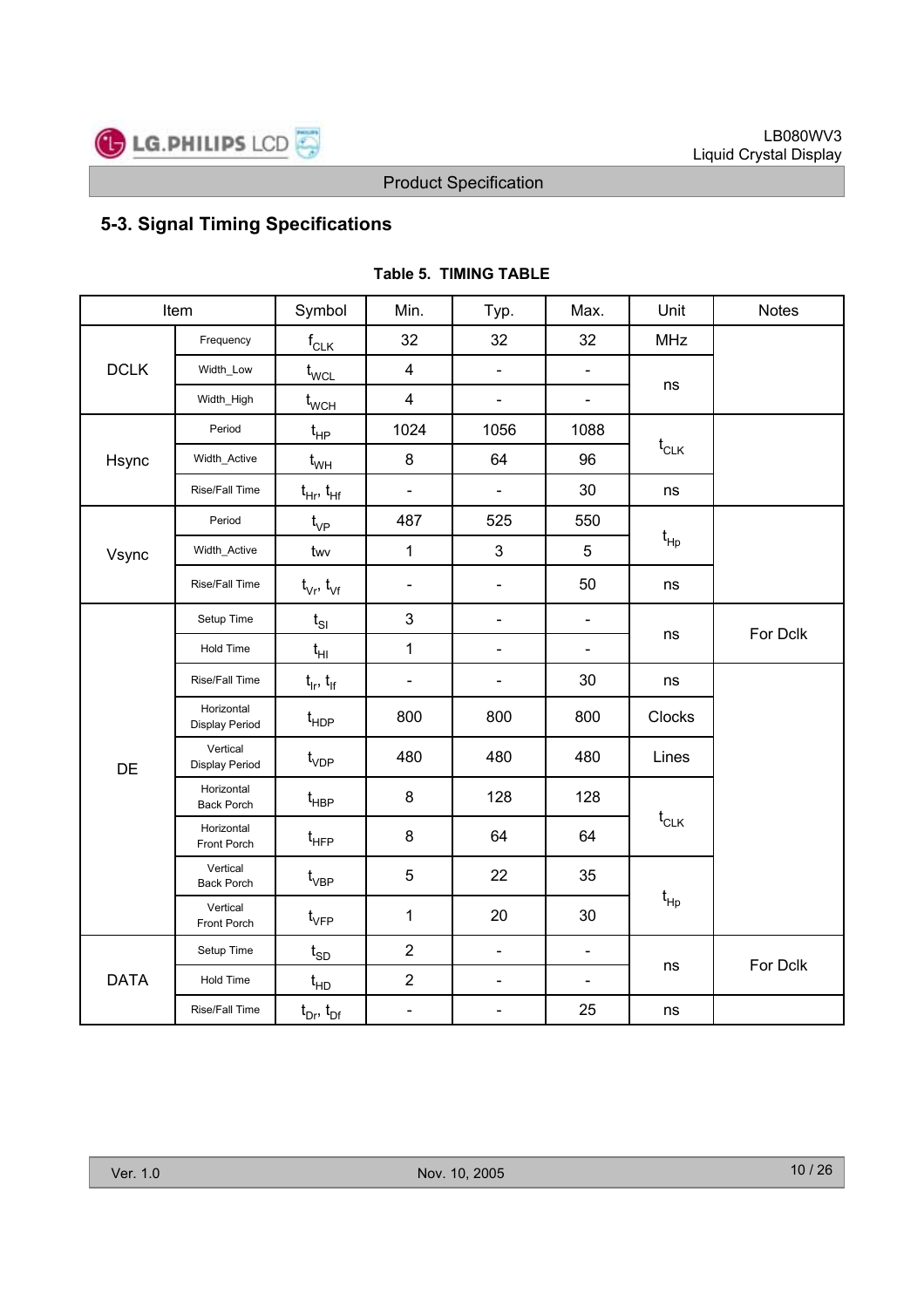

# **5-4. Signal Timing Waveforms**

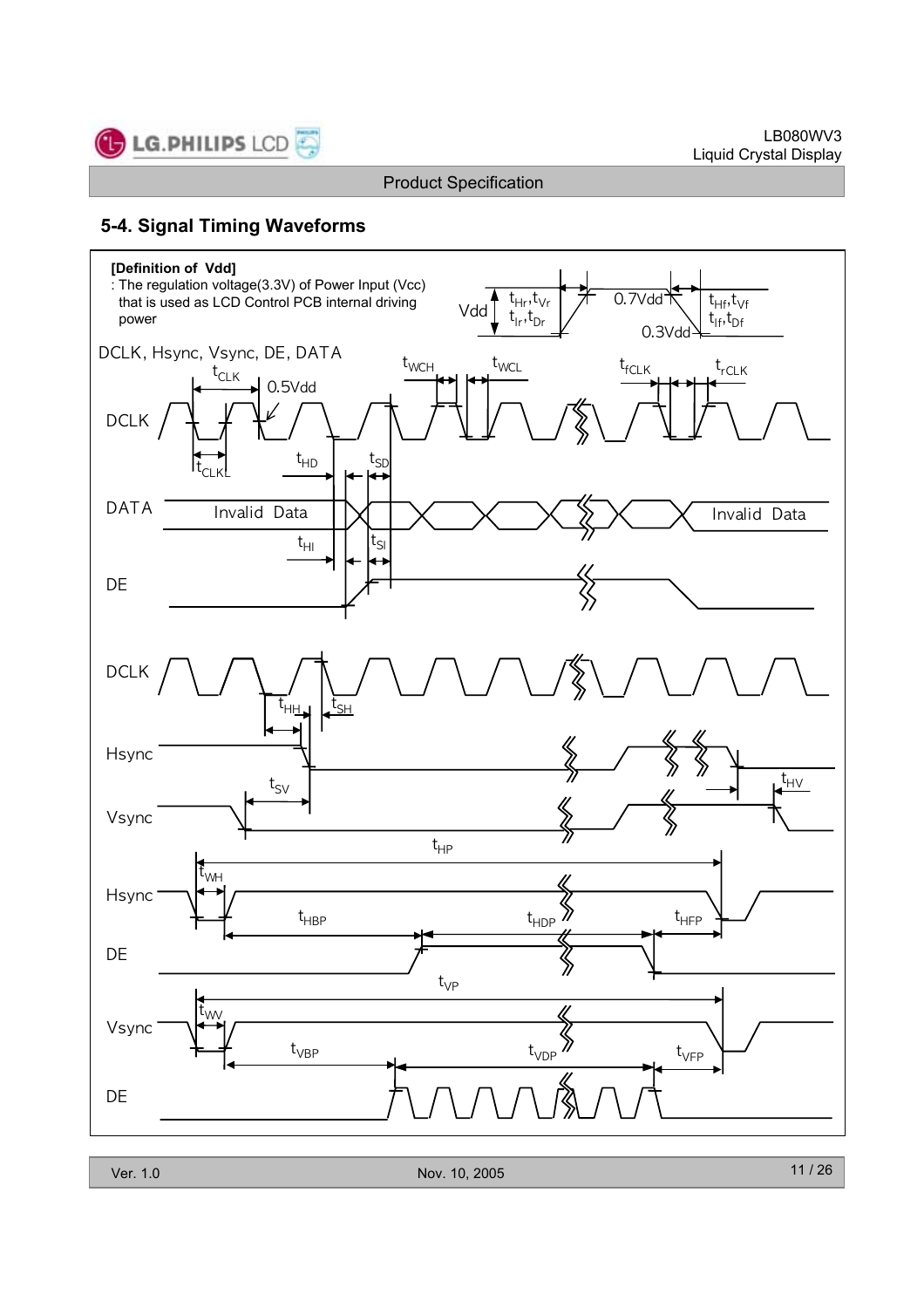

# **5-5. Color Input Data Reference**

The brightness of each primary color (red,green and blue) is based on the 6-bit gray scale data input for the color ; the higher the binary input, the brighter the color. The table below provides a reference for color versus data input.

|              |                   |                |             |                |                |                |                | Input Color Data |     |                |                |              |                 |              |              |             |           |              |             |
|--------------|-------------------|----------------|-------------|----------------|----------------|----------------|----------------|------------------|-----|----------------|----------------|--------------|-----------------|--------------|--------------|-------------|-----------|--------------|-------------|
|              | Color             |                |             | <b>RED</b>     |                |                |                |                  |     | <b>GREEN</b>   |                |              |                 |              |              | <b>BLUE</b> |           |              |             |
|              |                   | <b>MSB</b>     |             |                |                |                |                | LSB   MSB        |     |                |                |              | <b>LSB</b>      | <b>MSB</b>   |              |             |           |              | <b>LSB</b>  |
|              |                   | R <sub>5</sub> | <b>R4</b>   | R <sub>3</sub> | R <sub>2</sub> | R <sub>1</sub> | R <sub>0</sub> | G <sub>5</sub>   | G 4 | G <sub>3</sub> | G <sub>2</sub> | G 1          | G <sub>0</sub>  | <b>B</b> 5   | <b>B4</b>    | <b>B3</b>   | <b>B2</b> | <b>B</b> 1   | <b>B0</b>   |
|              | <b>Black</b>      | 0              | $\pmb{0}$   | 0              | $\pmb{0}$      | $\pmb{0}$      | 0              | $\mathbf 0$      | 0   | 0              | 0              | 0            | 0               | $\mathbf 0$  | 0            | 0           | 0         | $\pmb{0}$    | $\mathbf 0$ |
|              | Red               | 1              | 1           | $\mathbf{1}$   | 1              | $\mathbf{1}$   | 1              | 0                | 0   | 0              | 0              | $\mathbf 0$  | 0               | $\mathbf 0$  | 0            | 0           | 0         | 0            | 0           |
|              | Green             | 0              | 0           | 0              | 0              | 0              | 0              | $\mathbf{1}$     | 1   | 1              | 1              | 1            | 1               | $\Omega$     | 0            | 0           | 0         | $\mathbf 0$  | 0           |
| <b>Basic</b> | Blue              | 0              | $\mathbf 0$ | 0              | 0              | 0              | 0              | 0                | 0   | 0              | 0              | 0            | 0               | $\mathbf{1}$ | 1            | 1           | 1         | $\mathbf{1}$ | 1           |
| Color        | Cyan              | 0              | 0           | 0              | 0              | 0              | 0              | $\mathbf{1}$     | 1   | 1              | 1              | 1            | 1               | 1            | 1            | 1           | 1         | 1            |             |
|              | Magenta           | 1              | 1           | 1              | 1              | 1              | 1              | 0                | 0   | 0              | 0              | $\mathbf 0$  | 0               | $\mathbf 1$  | 1            | 1           | 1         | 1            |             |
|              | Yellow            | 1              | 1           | $\mathbf{1}$   | 1              | 1              | 1 <sup>1</sup> | $\mathbf{1}$     | 1   | 1              | $\mathbf{1}$   | 1            | 1               | $\mathbf 0$  | 0            | 0           | 0         | $\mathbf 0$  | 0           |
|              | White             | $\mathbf{1}$   | 1           | 1              | 1              | $\mathbf{1}$   | 1              | $\mathbf{1}$     | 1   | 1              | $\mathbf{1}$   | 1            | 1               | $\mathbf{1}$ | $\mathbf{1}$ | 1           | 1         | $\mathbf{1}$ | 1           |
|              | RED (00)          | 0              | 0           | 0              | 0              | 0              | 0              | $\mathbf 0$      | 0   | 0              | 0              | 0            | 0               | I٥           | 0            | 0           | 0         | $\mathbf 0$  | 0           |
|              | <b>RED (01)</b>   | 0              | $\mathbf 0$ | 0              | 0              | 0              | 1              | 0                | 0   | 0              | 0              | $\mathbf 0$  | 0               | $\mathbf 0$  | 0            | 0           | 0         | 0            | 0           |
| <b>RED</b>   |                   |                |             |                |                |                |                |                  |     |                |                |              |                 |              |              |             |           |              |             |
|              | <b>RED (62)</b>   | 1              |             | 1              |                | 1              | 0              | 0                | 0   | 0              | 0              | 0            | 0               | 0            | 0            | 0           | 0         | $\pmb{0}$    | 0           |
|              | <b>RED (63)</b>   | 1              | 1           | 1              | 1              | $\mathbf{1}$   | 1              | 0                | 0   | 0              | 0              | 0            | 0 <sup>10</sup> |              | 0            | 0           | 0         | $\mathbf 0$  | 0           |
|              | <b>GREEN (00)</b> | 0              | 0           | 0              | 0              | $\pmb{0}$      | 0              | $\mathbf 0$      | 0   | 0              | 0              | 0            | 0               | I٥           | 0            | 0           | 0         | $\pmb{0}$    | 0           |
|              | <b>GREEN (01)</b> | 0              | $\mathbf 0$ | 0              | 0              | 0              | 0              | $\mathbf 0$      | 0   | 0              | 0              | 0            | 1               | $\mathbf 0$  | 0            | 0           | 0         | $\mathbf 0$  | $\mathbf 0$ |
| <b>GREEN</b> |                   |                |             |                |                |                |                |                  |     |                |                |              |                 |              |              |             |           |              |             |
|              | <b>GREEN (62)</b> | 0              | 0           | 0              | 0              | 0              | 0              | 1                | 1   | 1              | 1              | 1            | 0               | ۱٥           | 0            | 0           | 0         | $\pmb{0}$    | 0           |
|              | <b>GREEN (63)</b> | 0              | 0           | 0              | 0              | 0              | 0              | $\mathbf{1}$     | 1   | 1              | 1              | $\mathbf{1}$ | 1               | $\mathbf 0$  | $\mathbf 0$  | 0           | 0         | $\mathbf 0$  | 0           |
|              | <b>BLUE (00)</b>  | 0              | 0           | 0              | 0              | $\pmb{0}$      | 0              | $\mathbf 0$      | 0   | $\pmb{0}$      | 0              | 0            | 0               | $\mathbf 0$  | 0            | 0           | 0         | $\pmb{0}$    | $\mathbf 0$ |
|              | <b>BLUE (01)</b>  | 0              | $\pmb{0}$   | 0              | 0              | $\mathsf 0$    | 0              | $\mathbf 0$      | 0   | 0              | 0              | $\pmb{0}$    | 0               | I٥           | 0            | 0           | 0         | $\pmb{0}$    | 1           |
| <b>BLUE</b>  |                   |                |             |                |                |                |                |                  |     |                |                |              |                 |              |              |             |           |              |             |
|              | <b>BLUE (62)</b>  | 0              | 0           | 0              | 0              | $\pmb{0}$      | 0              | $\mathbf 0$      | 0   | 0              | 0              | 0            | 0               | l 1          | 1            | 1           | 1         | $\mathbf 1$  | 0           |
|              | <b>BLUE (63)</b>  | 0              | 0           | 0              | 0              | 0              | 0              | 0                | 0   | 0              | 0              | 0            | 0               | l 1          | 1            | 1           | 1         | 1            | 1           |
|              |                   |                |             |                |                |                |                |                  |     |                |                |              |                 |              |              |             |           |              |             |

**Table 6. COLOR DATA REFERENCE**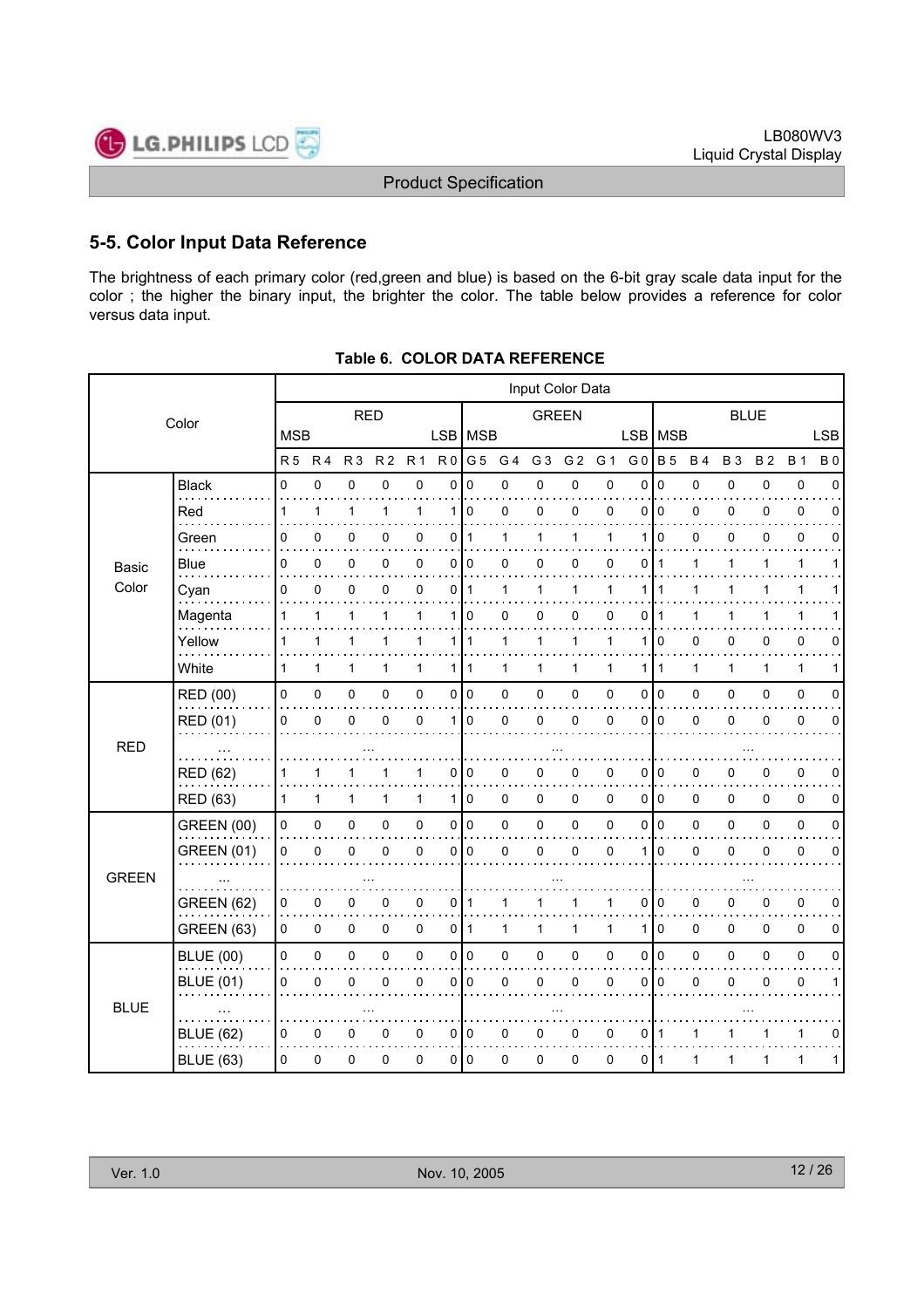

### **5-6. Power Sequence**



### **Table 7. POWER SEQUENCE TABLE**

| Parameter      |             | Value | Units |      |
|----------------|-------------|-------|-------|------|
|                | Min.        | Typ.  | Max.  |      |
| Τ,             |             |       | 10    | (ms) |
| T <sub>2</sub> | 0           |       | 50    | (ms) |
| $T_3$          | 200         |       |       | (ms) |
| T <sub>4</sub> | 200         |       |       | (ms) |
| $T_5$          | $\mathbf 0$ |       | 50    | (ms) |
| $\mathsf{T}_6$ |             |       | 10    | (ms) |
| T <sub>7</sub> | 800         |       |       | (ms) |

Note)

1. Please avoid floating state of interface signal at invalid period.

2. When the interface signal is invalid, be sure to pull down the power supply for LCD Vcc to 0V.

3. Lamp power must be turn on after power supply for LCD and interface signal are valid.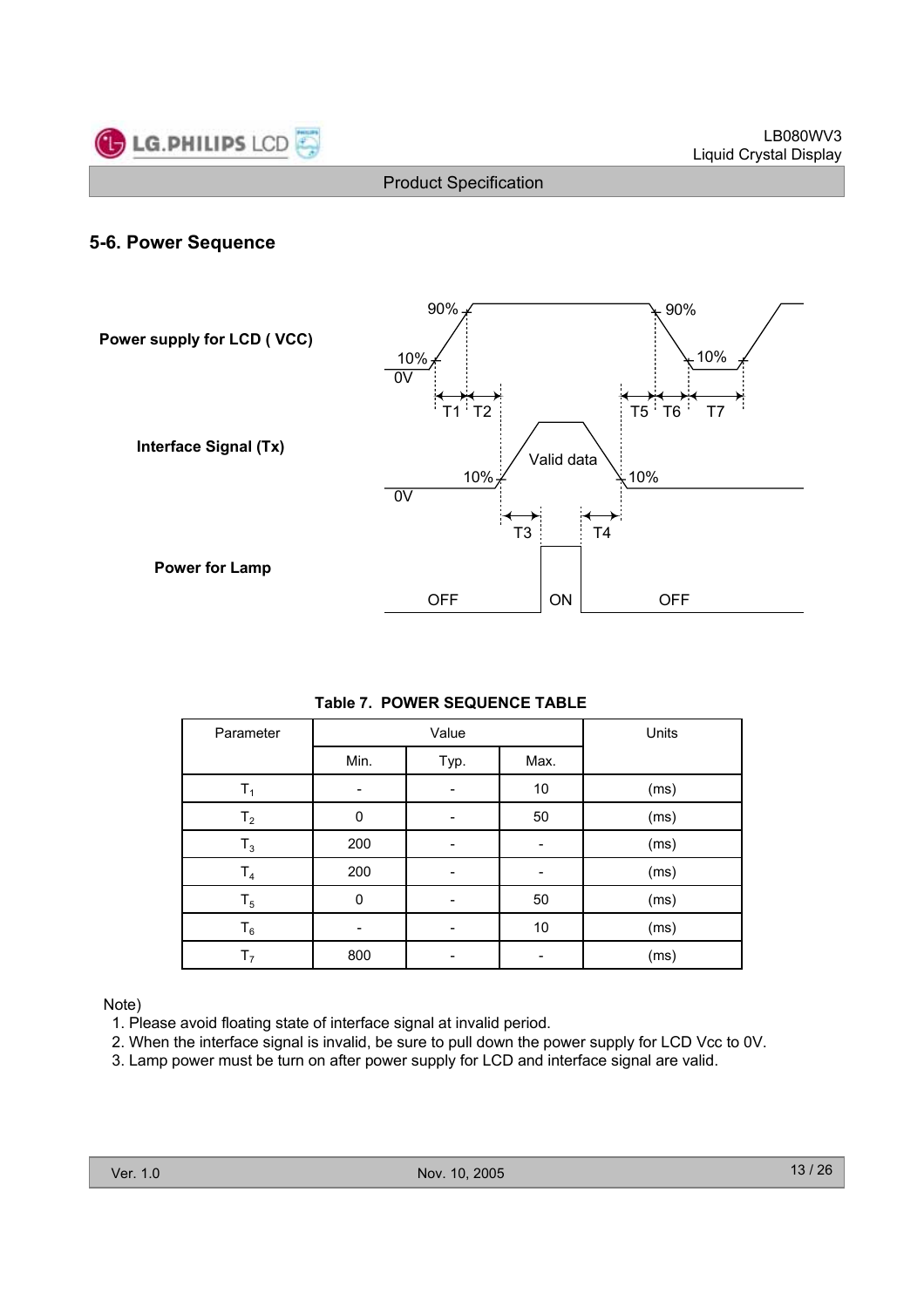| <b>C</b> LG.PHILIPS LCD      | LB080WV3               |
|------------------------------|------------------------|
|                              | Liquid Crystal Display |
| <b>Product Specification</b> |                        |
|                              |                        |

# **6. Electro-Optical Specification**

Electro-optical characteristics are determined after the unit has been 'ON' and stable for approximately 30 minutes in a dark environment at 25°C. The values specified are at an approximate distance 50cm from the LCD surface at a viewing angle of  $\Phi$  and  $\Theta$  equal to 0°. FIG. 1 presents additional information concerning the measurement equipment and method.





# **Table 8. OPTICAL CHARACTERISTICS**

Ta=25°C, Vcc=5.0V, fv=60Hz, Dclk= 32MHz,  $I_1$ =6.0mA

|                              |                |       | Values       | <b>Units</b> | <b>Notes</b>      |   |
|------------------------------|----------------|-------|--------------|--------------|-------------------|---|
| Parameter                    | Symbol         | Min.  | Max.<br>Typ. |              |                   |   |
| Contrast Ratio               | <b>CR</b>      | 300   | 400          |              |                   |   |
| Surface Luminance, white     | $L_{WH}$       | 320   | 400          |              | cd/m <sup>2</sup> | 2 |
| Luminance Variation          | $\delta$ white |       | 1.25         | 1.40         |                   | 3 |
| Response Time                |                |       |              |              |                   | 4 |
| <b>Rise Time</b>             | $Tr_R$         |       | 10           | 15           | ms                |   |
| Decay Time                   | $Tr_D$         |       | 30           | 40           | ms                |   |
| <b>Color Coordinates</b>     |                |       |              |              |                   |   |
| <b>RED</b>                   | <b>RX</b>      | 0.561 | 0.591        | 0.621        |                   |   |
|                              | RY             | 0.302 | 0.332        | 0.362        |                   |   |
| <b>GREEN</b>                 | GX             | 0.294 | 0.324        | 0.354        |                   |   |
|                              | GY             | 0.511 | 0.541        | 0.571        |                   |   |
| <b>BLUE</b>                  | BX             | 0.124 | 0.154        | 0.184        |                   |   |
|                              | BY             | 0.111 | 0.141        | 0.171        |                   |   |
| <b>WHITE</b>                 | <b>WX</b>      | 0.283 | 0.313        | 0.343        |                   |   |
|                              | <b>WY</b>      | 0.299 | 0.329        | 0.359        |                   |   |
| <b>Viewing Angle</b>         |                |       |              |              |                   | 5 |
| x axis, right( $\Phi$ =0°)   | $\Theta$ r     | 55    | 60           |              | degree            |   |
| x axis, left ( $\Phi$ =180°) | $\Theta$       | 55    | 60           |              | degree            |   |
| y axis, up ( $\Phi$ =90°)    | $\Theta$ u     | 35    | 40           |              | degree            |   |
| y axis, down ( $\Phi$ =270°) | $\Theta$ d     | 45    | 50           |              | degree            |   |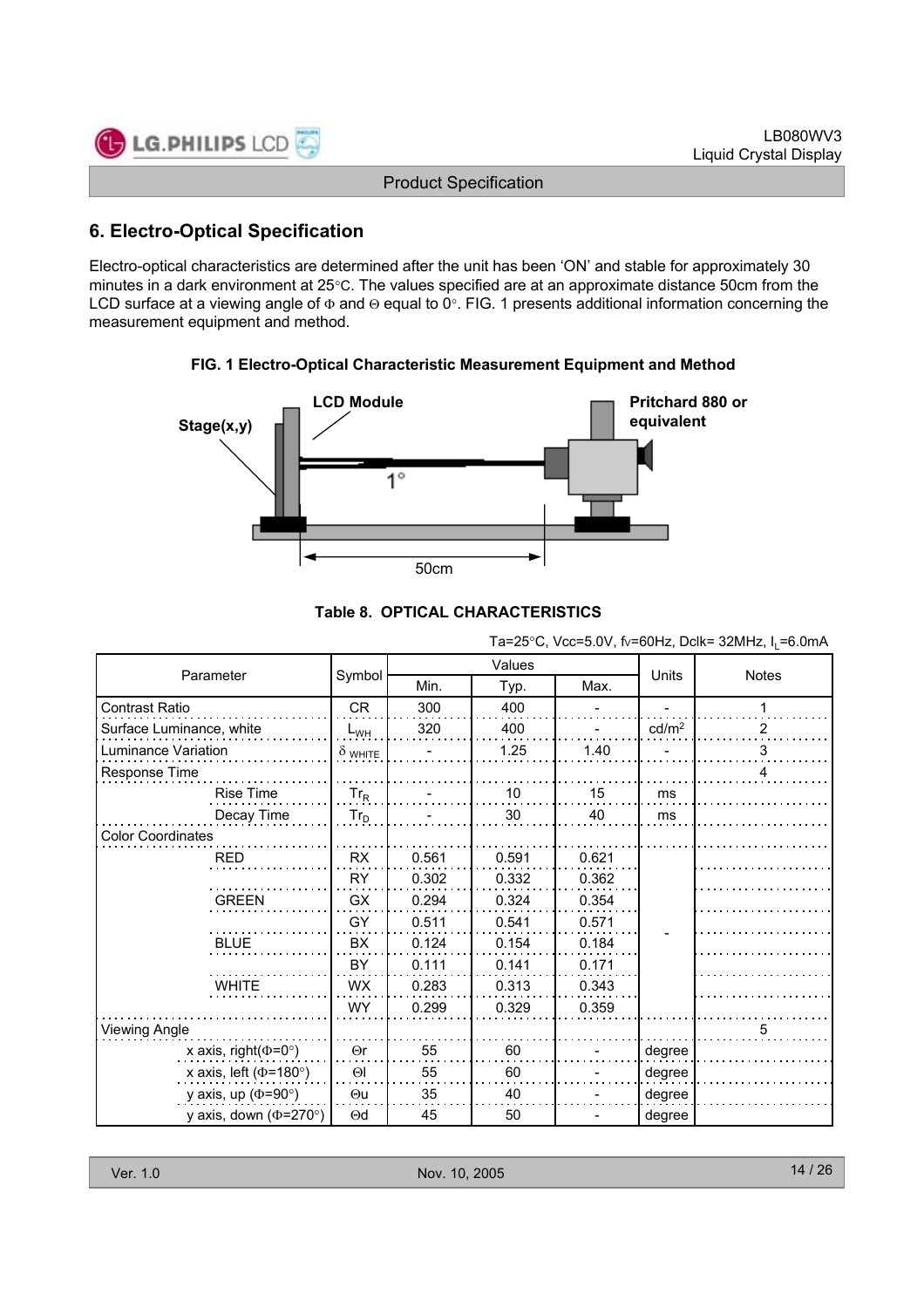

Note)

1. Contrast Ratio(CR) is defined mathematically as Surface Luminance with all white pixels

Contrast Ratio =

Surface Luminance with all black pixels

- 2. Surface luminance is the center point across the LCD surface 50cm from the surface with all pixels displaying white. For more information see FIG 1.
- 3. The variation in surface luminance, The Panel total variation ( $\delta$  WHITE) is determined by measuring L<sub>N</sub> at each test position 1 through 5, and then dividing the maximum  $L<sub>N</sub>$  of 5 points luminance by minimum  $L_N$  of 5 points luminance. For more information see FIG 2.

 $\delta$ <sub>WHITE</sub> = Maximum(L<sub>1</sub>, L<sub>2</sub>, ... L<sub>5</sub>) / Minimum(L<sub>1</sub>, L<sub>2</sub>, ... L<sub>5</sub>)

- 4. Response time is the time required for the display to transition from white to black (rise time,  $Tr_B$ ) and from black to white(Decay Time,  $Tr_D$ ). For additional information see FIG 3.
- 5. Viewing angle is the angle at which the contrast ratio is greater than 10. The angles are determined for the horizontal or x axis and the vertical or y axis with respect to the z axis which is normal to the LCD surface. For more information see FIG 4.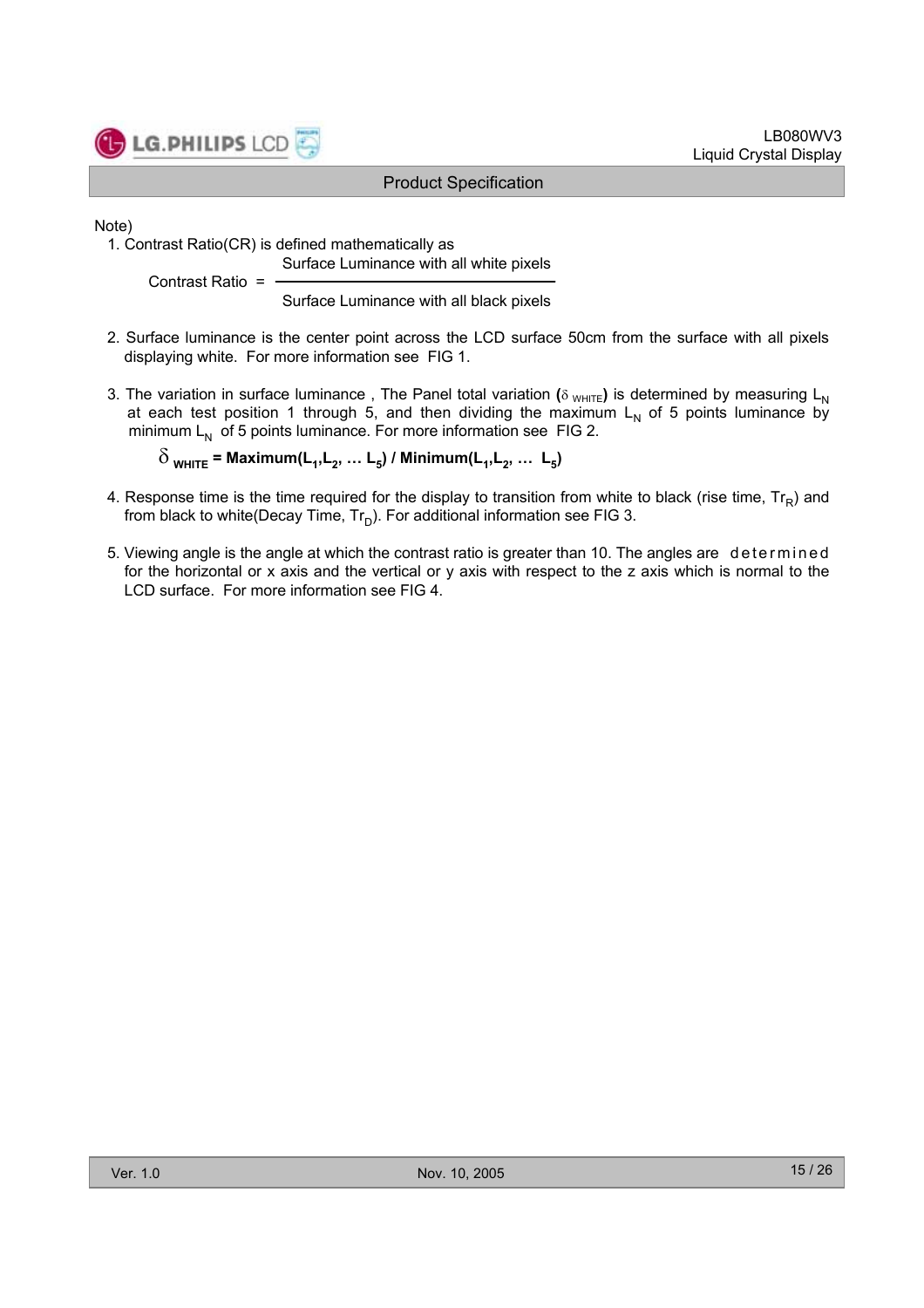

#### **FIG. 2 Luminance**

<measuring point for surface luminance & measuring point for luminance variation>



H,V : ACTIVE AREA

### **FIG. 3 Response Time**

The response time is defined as the following figure and shall be measured by switching the input signal for "black" and "white".

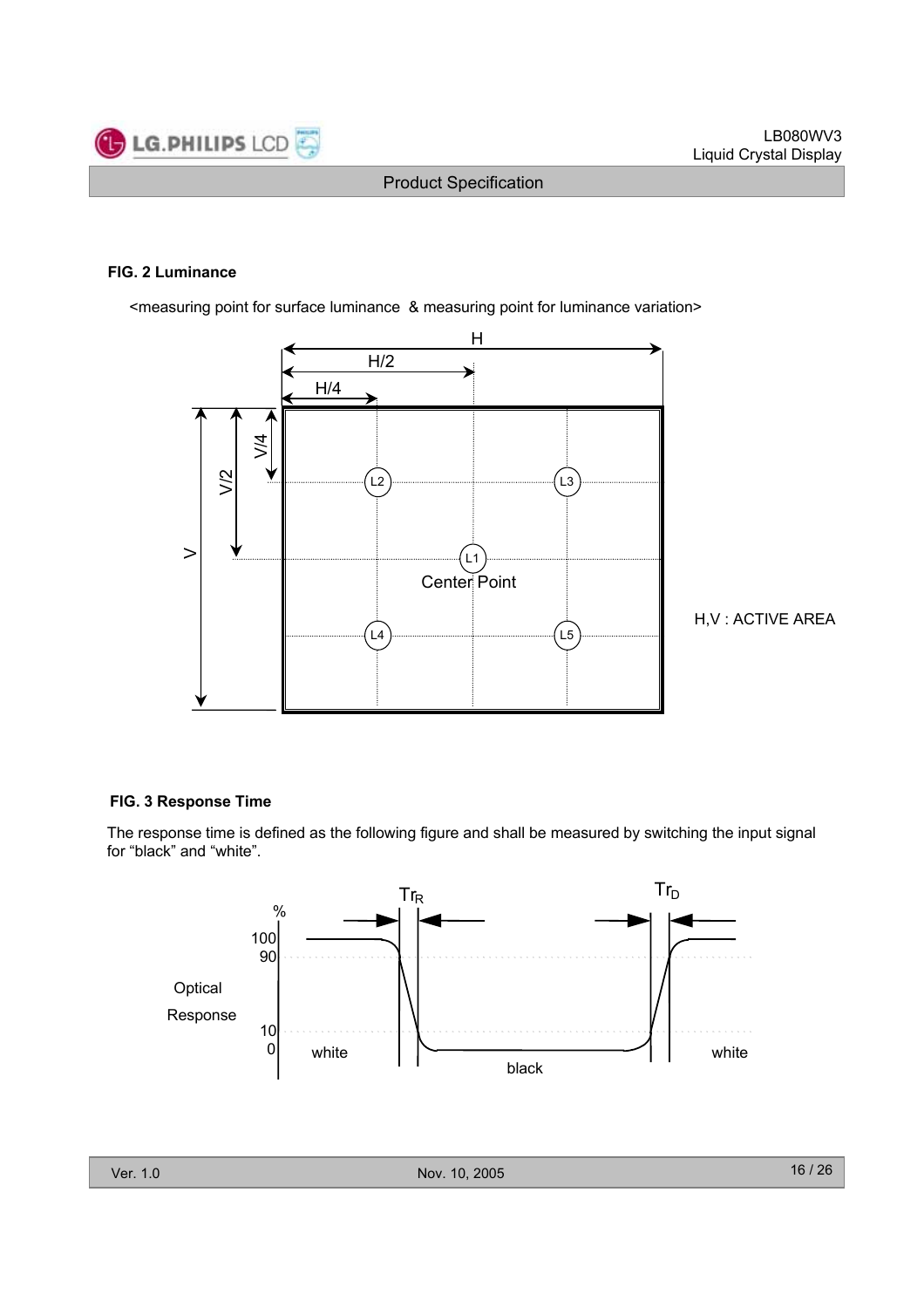

### **FIG. 4 Viewing angle**



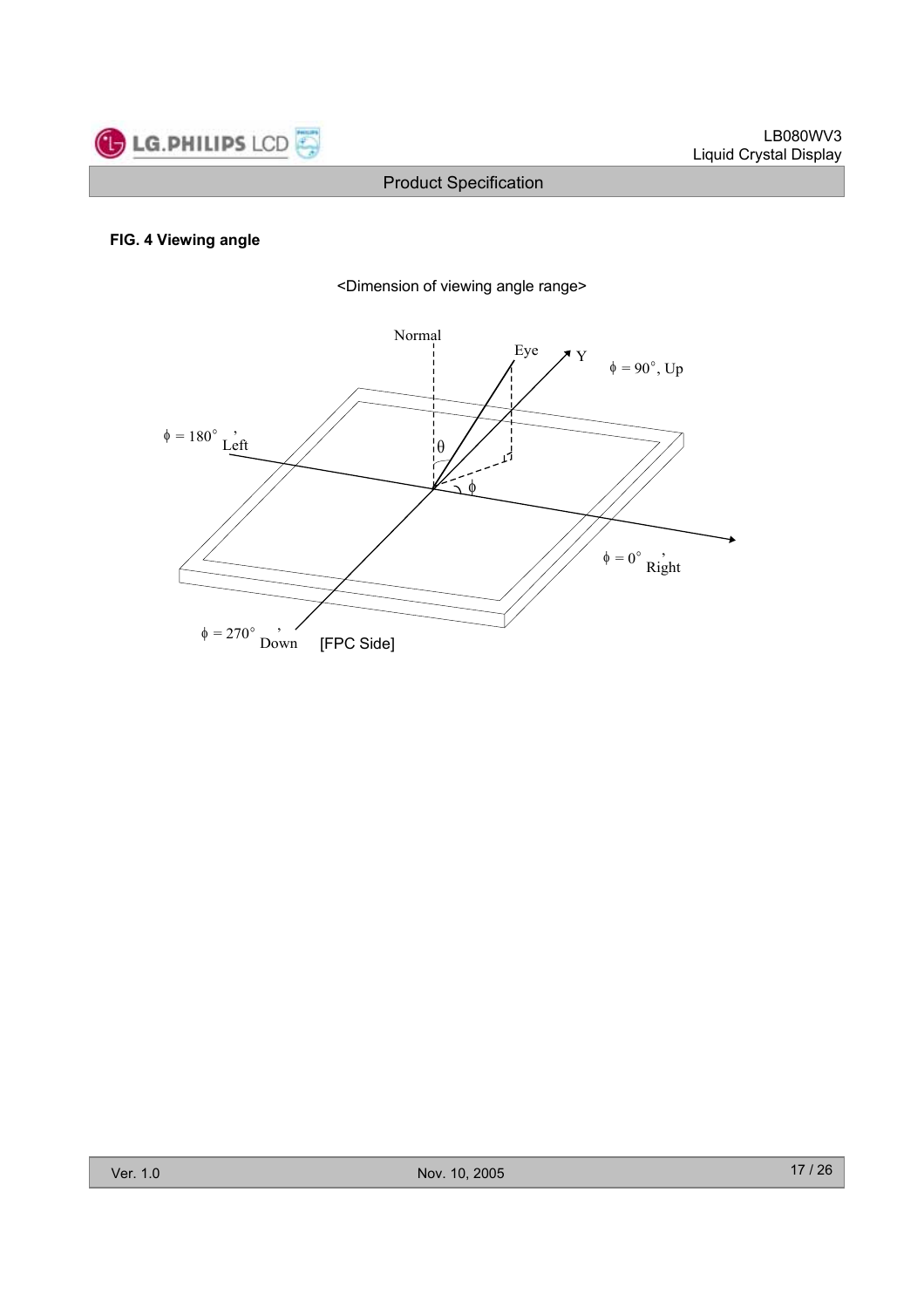

# **7. Mechanical Characteristics**

The contents provide general mechanical characteristics for the model LB080WV3-B2. In addition the figures in the next page are detailed mechanical drawing of the LCD.

|                     | Horizontal            | 198.0 $(\pm 0.5)$ mm |  |  |  |
|---------------------|-----------------------|----------------------|--|--|--|
| Outline Dimension   | Vertical              | 117.0 $(\pm 0.5)$ mm |  |  |  |
|                     | Depth                 | 10.3 ( $\pm$ 0.3)mm  |  |  |  |
|                     | Horizontal            | $181.0 \pm 0.5$ mm   |  |  |  |
| Bezel Area          | Vertical              | $103.8 \pm 0.5$ mm   |  |  |  |
|                     | Horizontal            | 176.64 mm            |  |  |  |
| Active Display Area | Vertical              | 99.36 mm             |  |  |  |
| Weight              | 255(Typ.) / 265(Max.) |                      |  |  |  |
| Surface Treatment   | 3H                    |                      |  |  |  |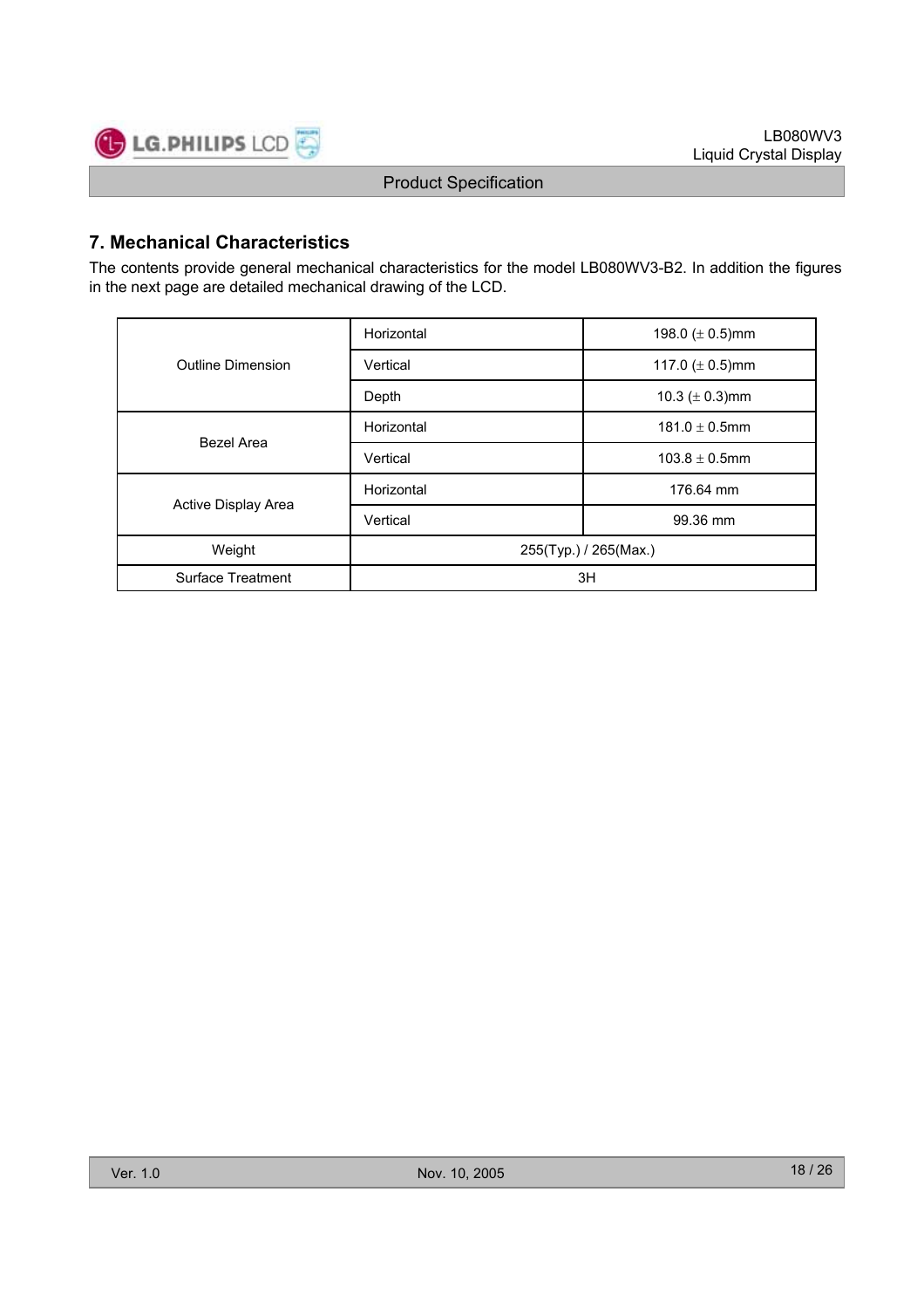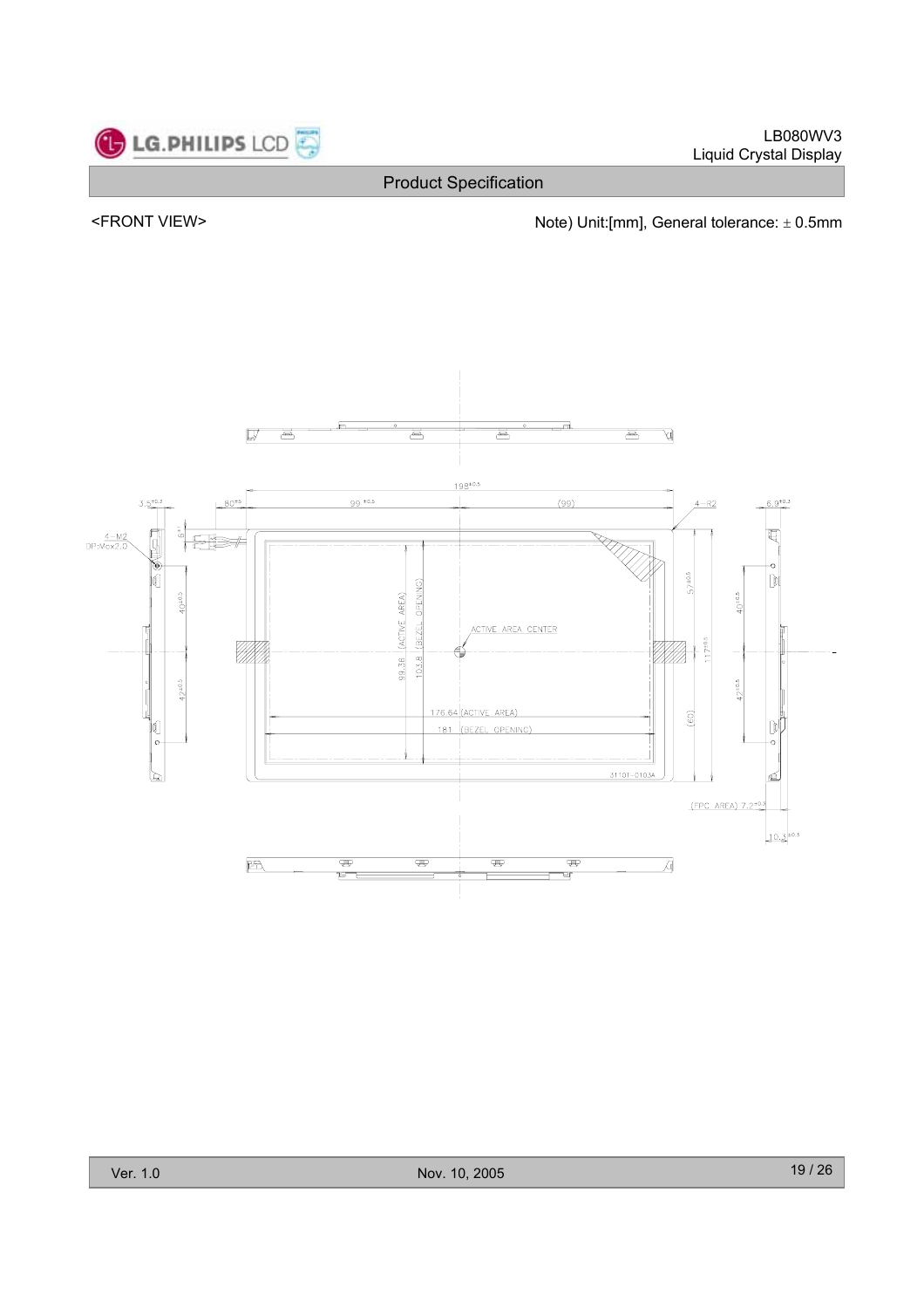

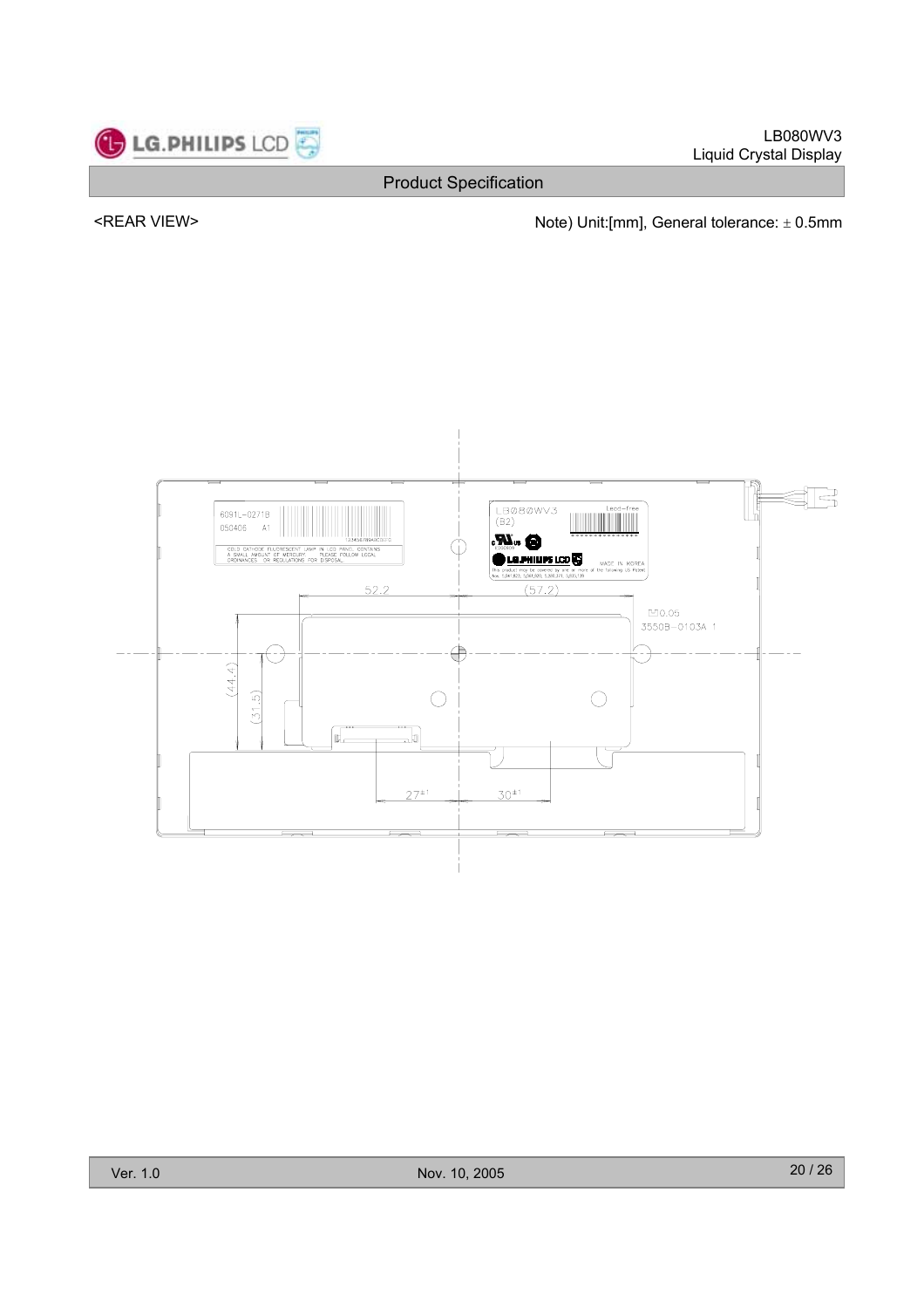

### <DETAIL DESCRIPTION OF SIDE MOUNTING SCREW>

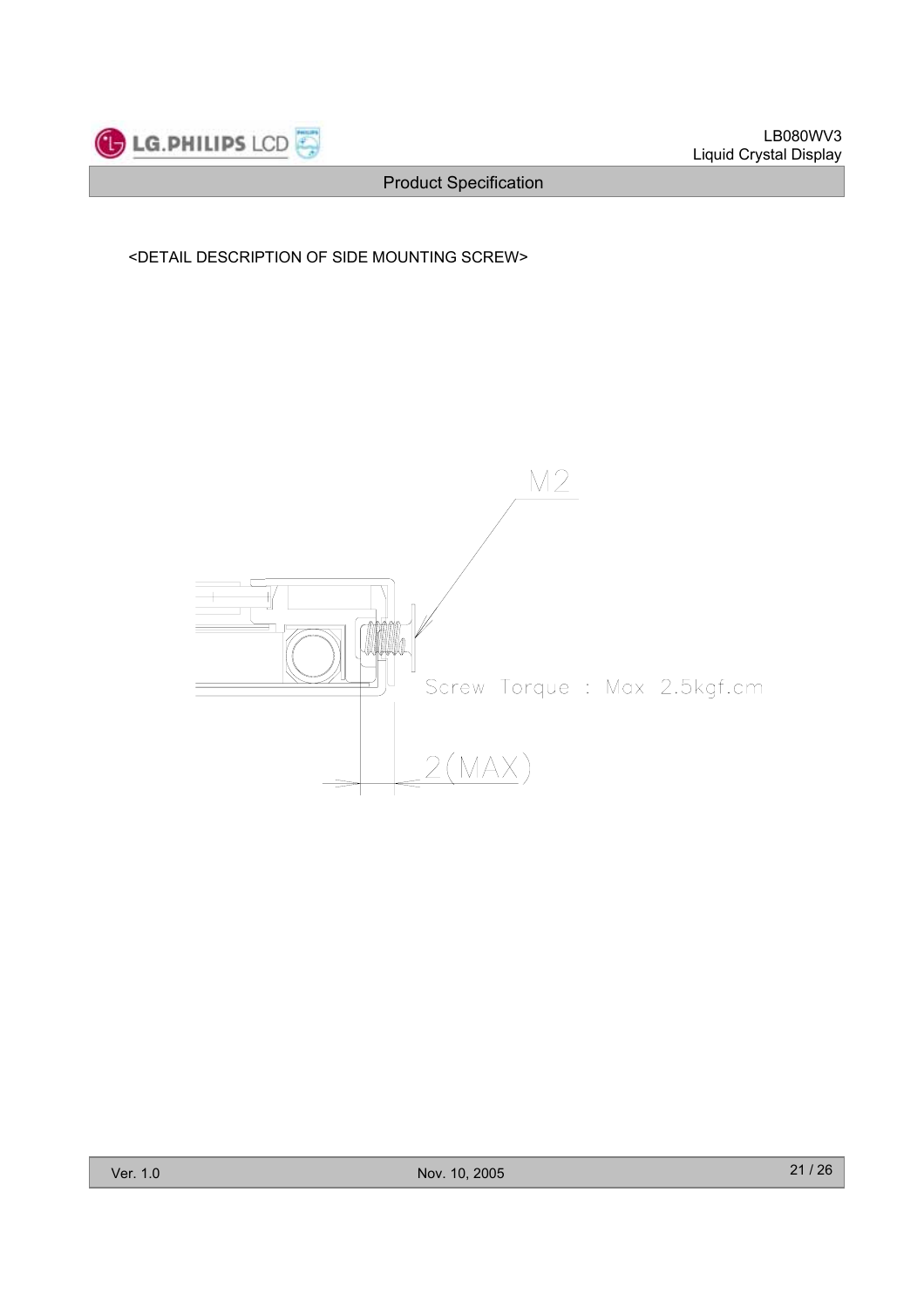

# **8. Reliability**

| No. | Test Items                                        | <b>Test Condition</b>                                                                                                                             | <b>Notes</b> |
|-----|---------------------------------------------------|---------------------------------------------------------------------------------------------------------------------------------------------------|--------------|
| 1   | High Temperature Storage Test                     | Ta=70℃ 240h                                                                                                                                       |              |
| 2   | Low Temperature Storage Test                      | Ta=-20℃ 240h                                                                                                                                      |              |
| 3   | <b>High Temperature Operation Test</b>            | Ta=60℃ 240h                                                                                                                                       |              |
| 4   | Low Temperature Operation Test                    | Ta=-10℃ 240h                                                                                                                                      |              |
| 5   | High Temperature and High Humidity Operation Test | Ta=50℃ 80%RH 240h                                                                                                                                 |              |
| 6   | Electro Static Discharge Test                     | -Panel Surface/Top Case<br>: 150pF $\pm$ 15kV 150 $\Omega$<br>(direct discharge, five times)<br>-FPC input terminal : 100pF $\pm$ 200V 0 $\Omega$ |              |
| 7   | <b>Shock Test</b><br>(non-operating)              | No Operation, 180G, 2msec, Half Sine<br>$\pm$ X, $\pm$ Y, $\pm$ Z Per 1time                                                                       |              |
| 8   | <b>Vibration Test</b><br>(non-operating)          | Sine No Operation<br>10~500~10Hz, 0.37Oct/min, 1.5G<br>X/Y/Z direction, Per 1H                                                                    |              |
| 9   | <b>Thermal Shock Test</b>                         | $-20$ °C (0.5h) ~ 70°C (0.5h) / 100 cycles                                                                                                        |              |

Note)

- 1.  $T_a$ = Ambient Temperature.
- 2. In the normal condition after test, there shall be no display NG issue occurred. All the cosmetic specification is judged before the reliability stress.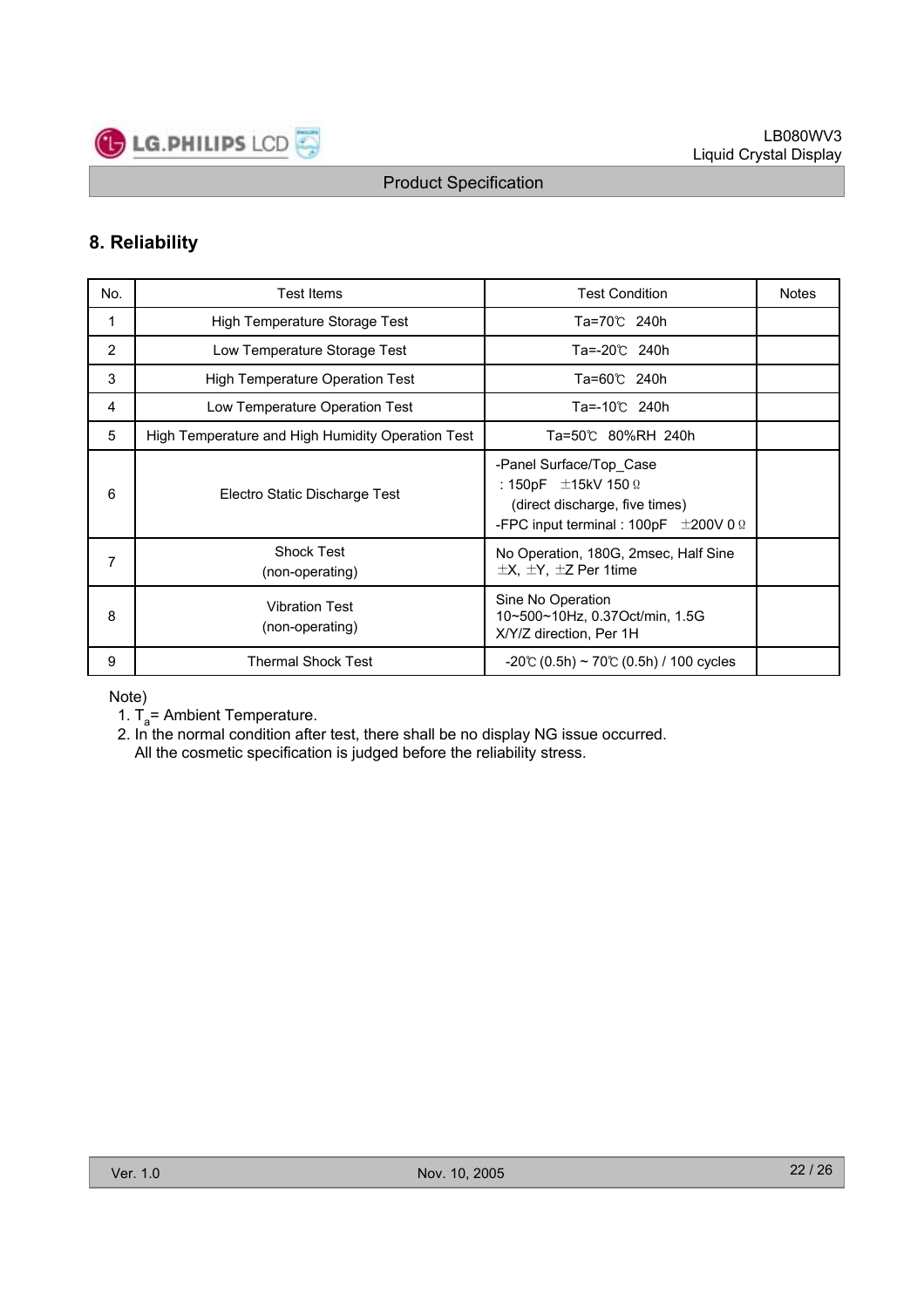

# **9. International Standards**

### **9-1. Safety**

a) UL 60950, Third Edition, Underwriters Laboratories, Inc., Dated Dec. 11, 2000.

Standard for Safety of Information Technology Equipment, Including Electrical Business Equipment. b) CAN/CSA C22.2, No. 60950, Third Edition, Canadian Standards Association, Dec. 1, 2000. Standard for Safety of Information Technology Equipment, Including Electrical Business Equipment.

c) EN 60950 : 2000, Third Edition

IEC 60950 : 1999, Third Edition

European Committee for Electrotechnical Standardization(CENELEC)

EUROPEAN STANDARD for Safety of Information Technology Equipment Including Electrical Business Equipment.

# **9-2. EMC**

a) ANSI C63.4 "Methods of Measurement of Radio-Noise Emissions from Low-Voltage Electrical and Electrical Equipment in the Range of 9kHZ to 40GHz. "American National Standards Institute(ANSI), 1992

b) C.I.S.P.R "Limits and Methods of Measurement of Radio Interface Characteristics of Information Technology Equipment." International Special Committee on Radio Interference.

c) EN 55022 "Limits and Methods of Measurement of Radio Interface Characteristics of Information Technology Equipment." European Committee for Electrotechnical Standardization.(CENELEC), 1998 ( Including A1: 2000 )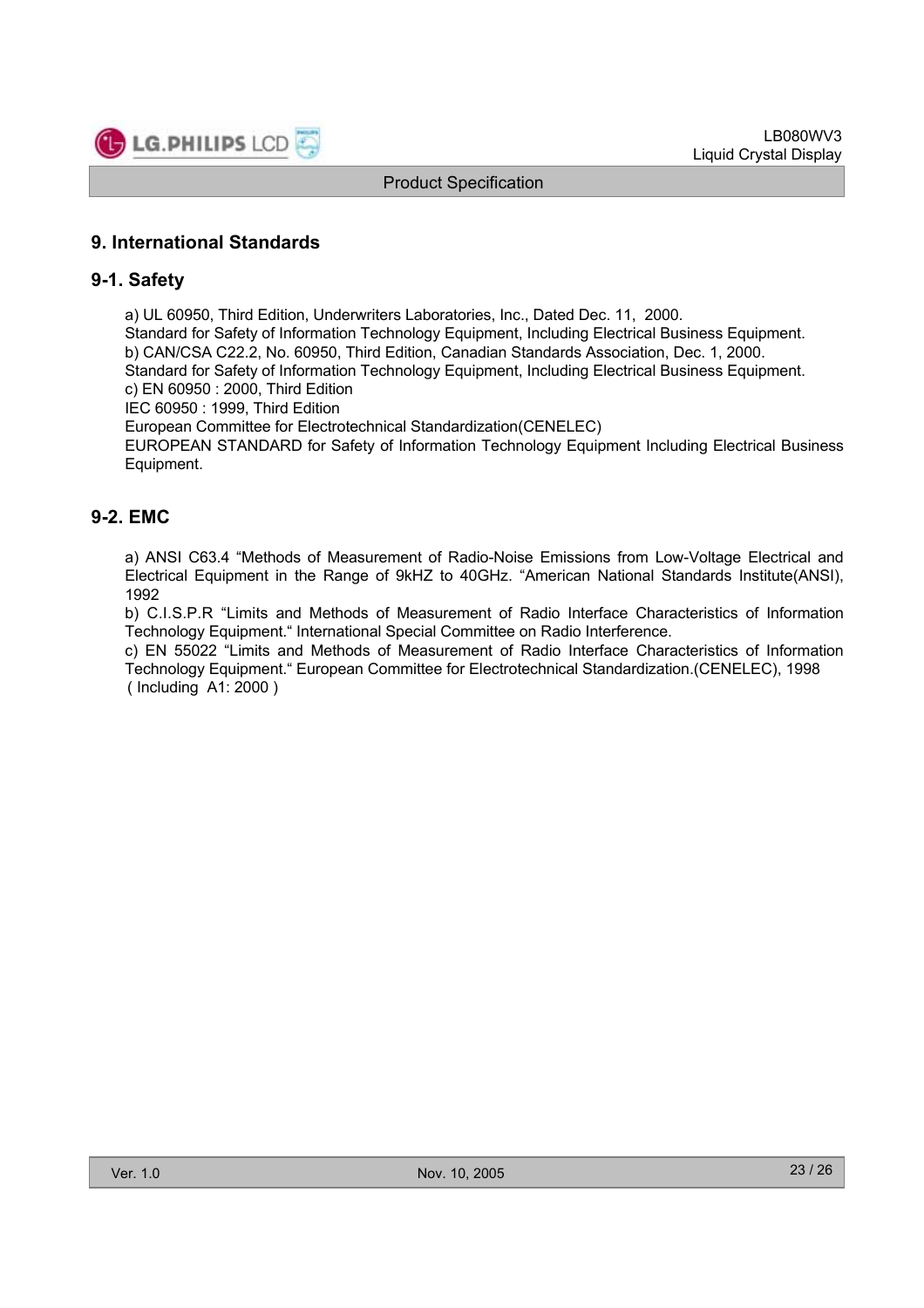

# **10. Packing**

# **10-1. Designation of Lot Mark**

a) Lot Mark



A,B,C : SIZE(INCH)

D : YEAR E : MONTH F : PANEL CODE G : FACTORY CODE<br>H : ASSEMBLY CODE G G GU, L, M : SERIAL NO. I, J, K, L, M: SERIAL NO.

### **Note**

| <b>YEAR</b> |    |    |    |      |      |        |      |      |      |      |      |
|-------------|----|----|----|------|------|--------|------|------|------|------|------|
| Year        | 97 | 98 | 99 | 2000 | 2001 | 2002   | 2003 | 2004 | 2005 | 2006 | 2007 |
| Mark        |    |    | 9  |      |      | ⌒<br>- | ື    |      | ∽    | 6    |      |

2. MONTH

| Month | Jan | $\overline{\phantom{0}}$<br>Feb | Mar | Apr | May | Jun | Jul | Aug | Sep | Oct | Nov    | Dec |
|-------|-----|---------------------------------|-----|-----|-----|-----|-----|-----|-----|-----|--------|-----|
| Mark  |     | -                               |     |     | ັ   |     |     |     |     |     | -<br>⋍ | ັ   |

3. PANEL CODE

| Panel Code | P1 Factory | P <sub>2</sub> Factory | P3 Factory | P4 Factory | P5 Factory | Hydis Panel |
|------------|------------|------------------------|------------|------------|------------|-------------|
| Mark       |            |                        |            |            |            |             |

4. FACTORY CODE

| Factory Code | LPL Gumi | LPL Nanjing | <b>HEESUNG</b> |
|--------------|----------|-------------|----------------|
| Mark         |          |             |                |

5. SERIAL NO.

| Year | $\sim 99999$    | $100000 -$                   |
|------|-----------------|------------------------------|
| Mark | $00001 - 99999$ | $A0001 \sim A9999$ , , Z9999 |

b) Location of Lot Mark

Serial NO. is printed on the label. The label is attached to the backside of the LCD module. This is subject to change without prior notice.

# **10-2. Packing Form**

- a) Package quantity in one box : 28 pcs
- b) Box Size : 333 x 282 x 280 (mm)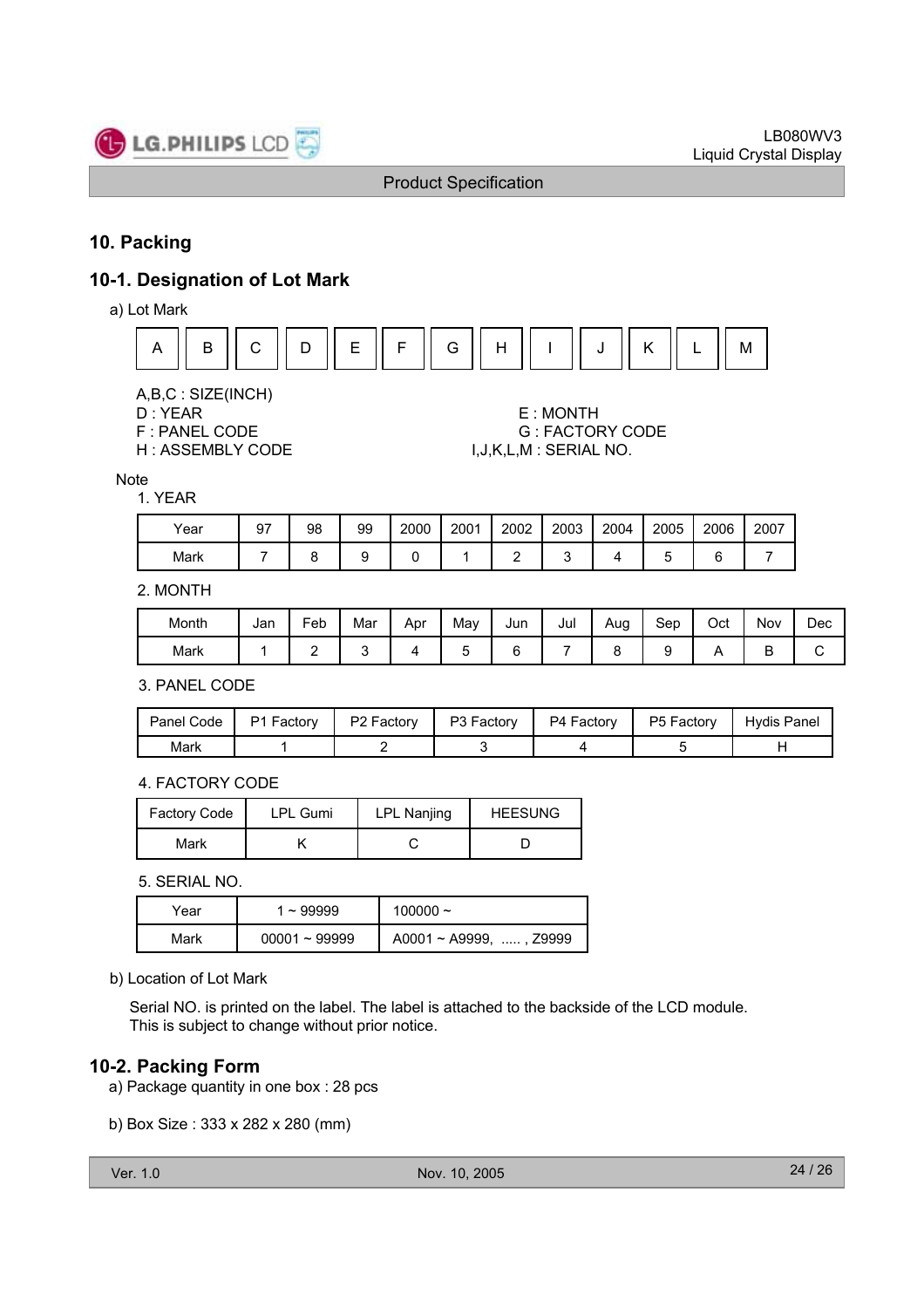

# **11. PRECAUTIONS**

Please pay attention to the following when you use this TFT LCD module.

# **11-1. MOUNTING PRECAUTIONS**

- (1) You must mount a module using holes arranged in four corners or four sides.
- (2) You should consider the mounting structure so that uneven force(ex. Twisted stress) is not applied to the module.

And the case on which a module is mounted should have sufficient strength so that external force is not transmitted directly to the module.

- (3) Please attach a transparent protective plate to the surface in order to protect the polarizer. Transparent protective plate should have sufficient strength in order to the resist external force.
- (4) You should adopt radiation structure to satisfy the temperature specification.
- (5) Acetic acid type and chlorine type materials for the cover case are not desirable because the former generates corrosive gas of attacking the polarizer at high temperature and the latter causes circuit break by electro-chemical reaction.
- (6) Do not touch, push or rub the exposed polarizers with glass, tweezers or anything harder than HB pencil lead. And please do not rub with dust clothes with chemical treatment. Do not touch the surface of polarizer for bare hand or greasy cloth.(Some cosmetics deteriorate the polarizer.)
- (7) When the surface becomes dusty, please wipe gently with absorbent cotton or other soft materials like chamois soaks with petroleum benzine. Normal-hexane is recommended for cleaning the adhesives used to attach front / rear polarizers. Do not use acetone, toluene and alcohol because they cause chemical damage to the polarizer.
- (8) Wipe off saliva or water drops as soon as possible. Their long time contact with polarizer causes deformations and color fading.
- (9) Do not open the case because inside circuits do not have sufficient strength.
- (10) The metal case of a module should be contacted to electrical ground of your system.

# **11-2. OPERATING PRECAUTIONS**

- (1) The spike noise causes the mis-operation of circuits. It should be lower than following voltage :  $V=\pm 200$ mV(Over and under shoot voltage)
- (2) Response time depends on the temperature.(In lower temperature, it becomes longer.)
- (3) Brightness depends on the temperature. (In lower temperature, it becomes lower.) And in lower temperature, response time(required time that brightness is stable after turned on) becomes longer.
- (4) Be careful for condensation at sudden temperature change. Condensation makes damage to polarizer or electrical contacted parts. And after fading condensation, smear or spot will occur.
- (5) When fixed patterns are displayed for a long time, remnant image is likely to occur.
- (6) Module has high frequency circuits. Sufficient suppression to the electromagnetic interference shall be done by system manufacturers. Grounding and shielding methods may be important to minimized the interference.